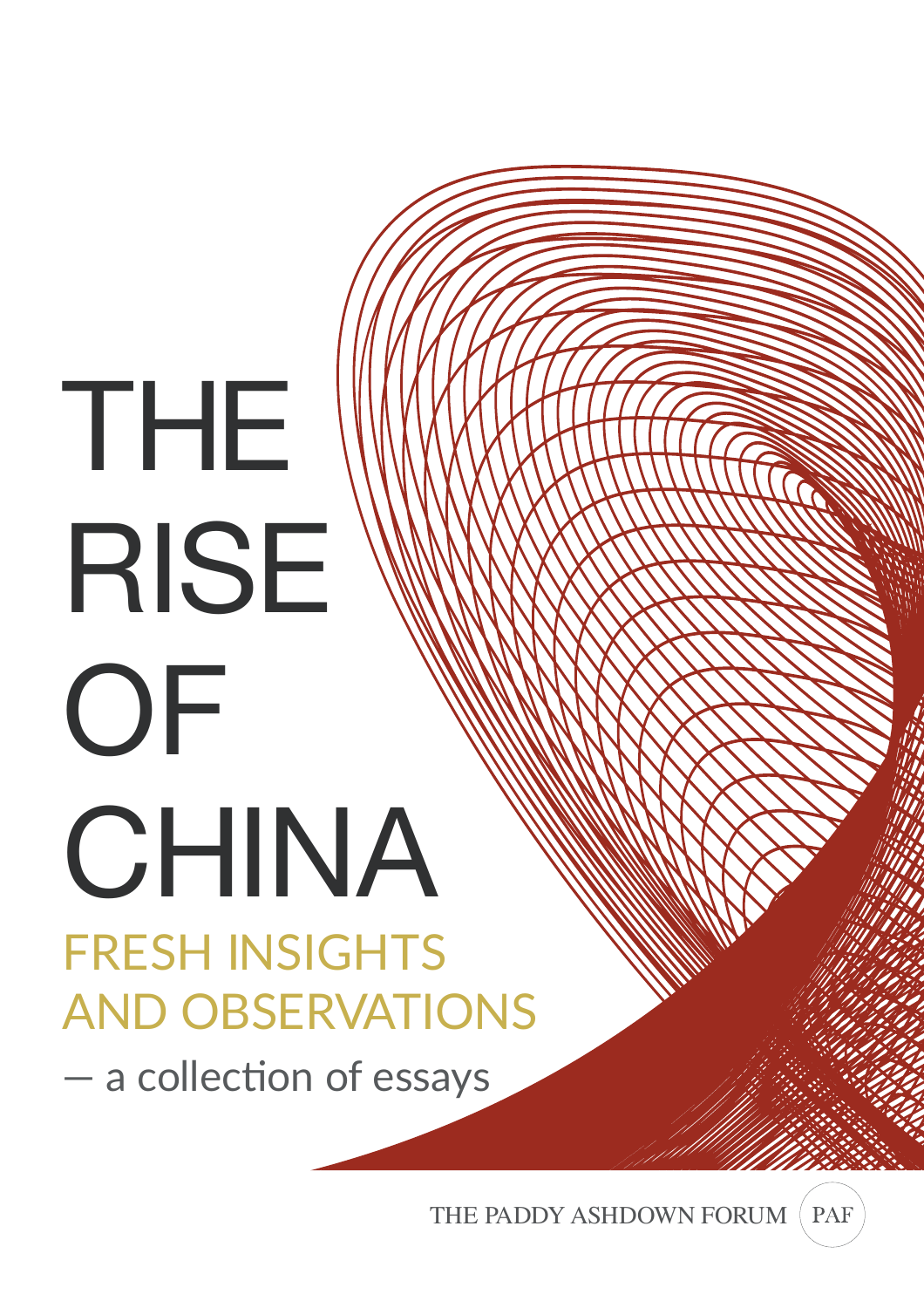## **Table of Contents**

|                 | Lord John Alderdice                                                                   | vi                        |
|-----------------|---------------------------------------------------------------------------------------|---------------------------|
|                 | Chris Gleadle, Chief Executive, PAF                                                   | viii                      |
|                 |                                                                                       | $\boldsymbol{\mathsf{X}}$ |
| <b>Chapters</b> |                                                                                       |                           |
| 1 <sub>1</sub>  | <b>Prof Kerry Brown</b>                                                               | $\mathbf{1}$              |
| 2.              | Dr Yeow Poon                                                                          | 10                        |
| 3.              | <b>Sir Vince Cable</b>                                                                | 19                        |
| 4.              | Laurence Vandewalle                                                                   | 27                        |
| 5.              | <b>Merlene Toh Emerson MBE</b>                                                        | 34                        |
| 6.              | Dr Phil Bennion                                                                       | 43                        |
| 7.              | One Country Two Systems Revisited - A Personal Real-Life Perspective<br>Andrew Leung  | 52                        |
| 8.              | Taiwan and its Relationship with the People's Republic of China<br>Dr Juli F. Minoves | 63                        |
| 9.              | <b>Humphrey Hawksley</b>                                                              | 74                        |
|                 | <b>Prof Emil Kirchner</b>                                                             | 85                        |
|                 | Paul Reynolds                                                                         | 93                        |
|                 | <b>Christopher Gleadle</b>                                                            | 105                       |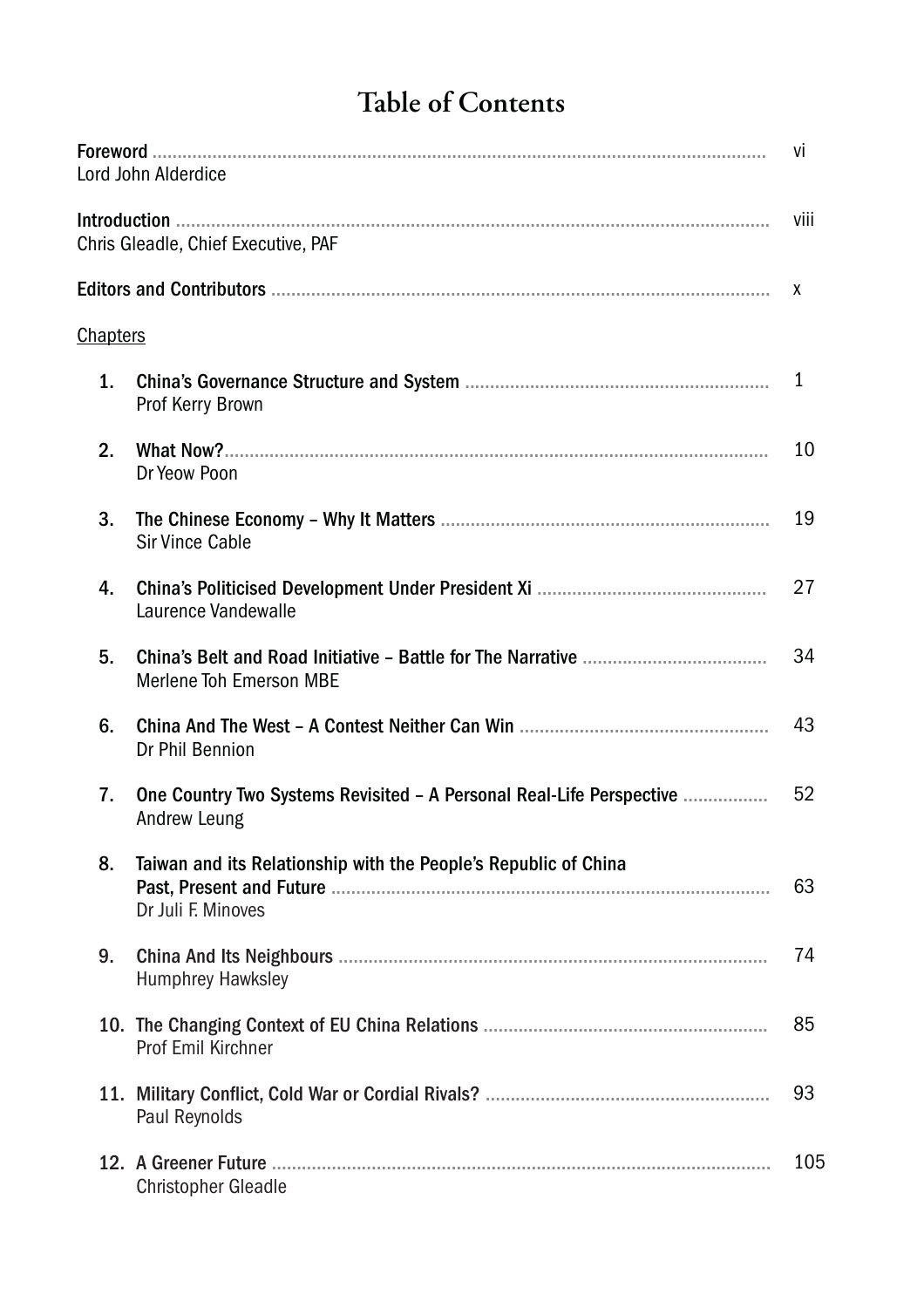| 13. Digital Revolution – Can We Avoid a Tech War Between the US and China?  117<br>Lord Tim Clement-Jones |     |
|-----------------------------------------------------------------------------------------------------------|-----|
| <b>Prof Michael Mainelli</b>                                                                              | 125 |
| Paul Reynolds                                                                                             | 136 |
|                                                                                                           | 148 |
|                                                                                                           | 154 |

#### **Disclaimer**

The opinions expressed in this publication are those of the authors. They do not purport to reflect the opinions or views of The Paddy Ashdown Forum or any other Governmental or Non-Governmental institution. The designations employed in this publication and the presentation of material therein does not imply the expression of any opinion whatsoever concerning the legal status of any country, area, or territory or of its authorities, or concerning the delimitation of its frontiers.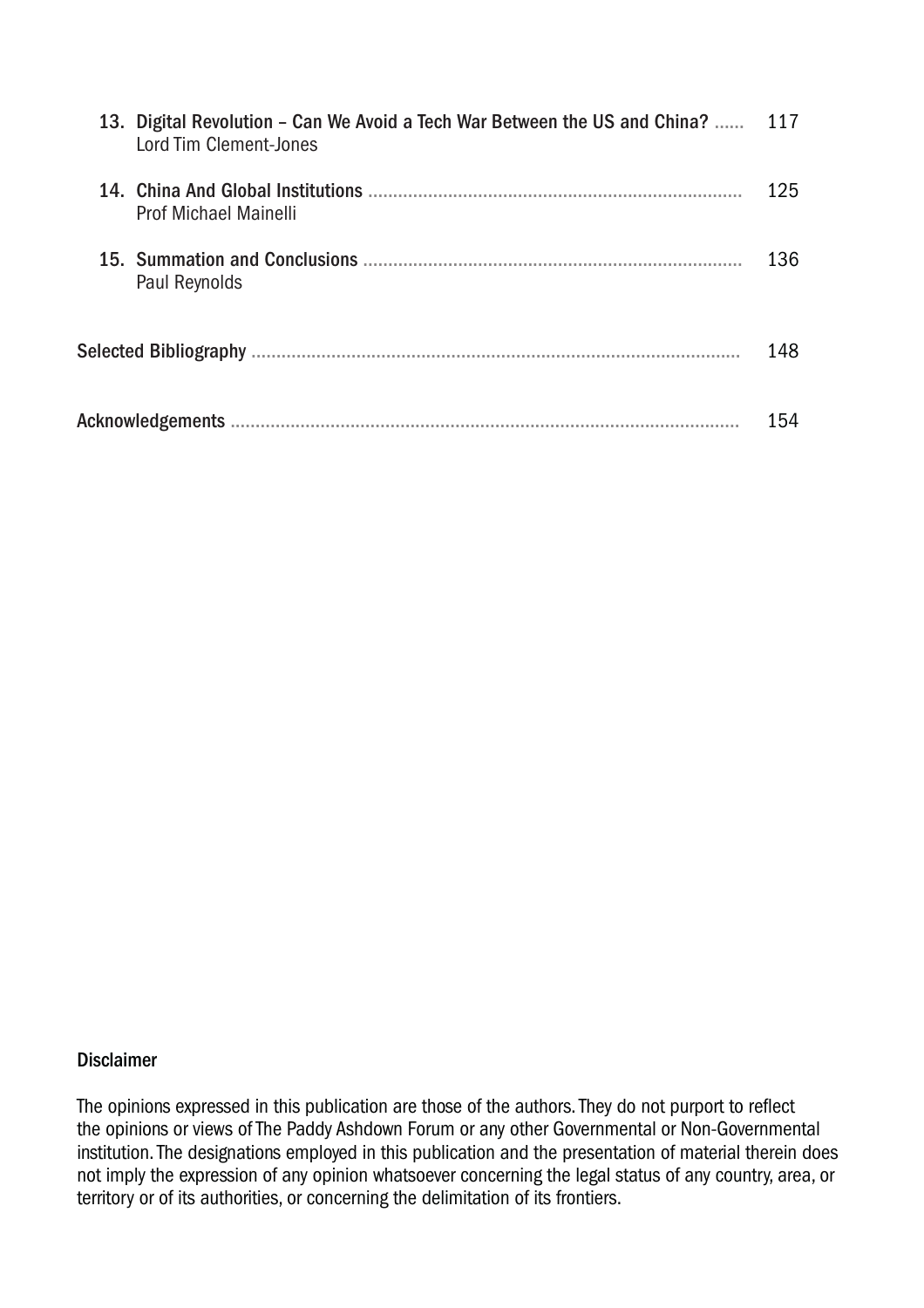## **Editors and Contributors**

#### John, Lord Alderdice



John, Lord Alderdice has been a Liberal Democrat member of the House of Lords since 1996 and was the Convenor of the Liberal Democrats in the House of Lords during the Liberal/Conservative Coalition Government. As Leader of Northern Ireland's Alliance Party, he played a significant role in the negotiation of the 1998 Belfast/Good Friday Agreement and when the new Northern Ireland Assembly was elected, he became its first Speaker. In 2004 he retired from the Assembly on being appointed by the British and Irish Governments as one of the four members of the Independent Monitoring Commission (IMC), appointed to

close down the operations of the paramilitary organizations. He was President of Liberal International from 2005 to 2009 and continues to serve on its Bureau as a Presidente d'Honneur. His professional background was in psychoanalytic psychiatry in Belfast where, as a Consultant Psychiatrist and Senior Lecturer at Queen's University, he established the Centre for Psychotherapy. He has devoted himself to understanding and addressing religious fundamentalism and long-standing violent political conflict in various parts of the world and is currently a Senior Research Fellow at Harris Manchester College, University of Oxford, and Director of the Centre for the Resolution of Intractable Conflict.

#### Dr Phil Bennion



Phillip Bennion is a former MEP for the Liberal Democrats UK and served variously on the Foreign Affairs, Employment and Transport Committees and the Human Rights subcommittee. He was spokesperson for the Renew Group on South Asia and an active member of the Parliament's Friends of Kashmir. He nominated Uyghur activist Ilham Tohti for the Sakharov Prize and led the successful campaign to win the award. Phillip is currently Vice Chair of the Liberal International (LI) Human Rights Committee which links liberal politicians worldwide in campaigns to address human rights violations. In this role he raises these issues

at the UNHRC in Geneva. He is also a member of the LI Climate Justice Committee. He is a member of the Lib Dem delegation to ALDE Council. Phillip is a former Chair of both Liberal Democrat European Group (LDEG) and the British Group of Liberal International (LIBG). He is Chair and a long-standing member of the Liberal Democrats Federal International Relations Committee. In his day job Phillip is a working farmer in the Midlands with several business diversifications and was previously a researcher in agricultural science. He is an alumnus of Aberdeen, Newcastle and Birmingham universities.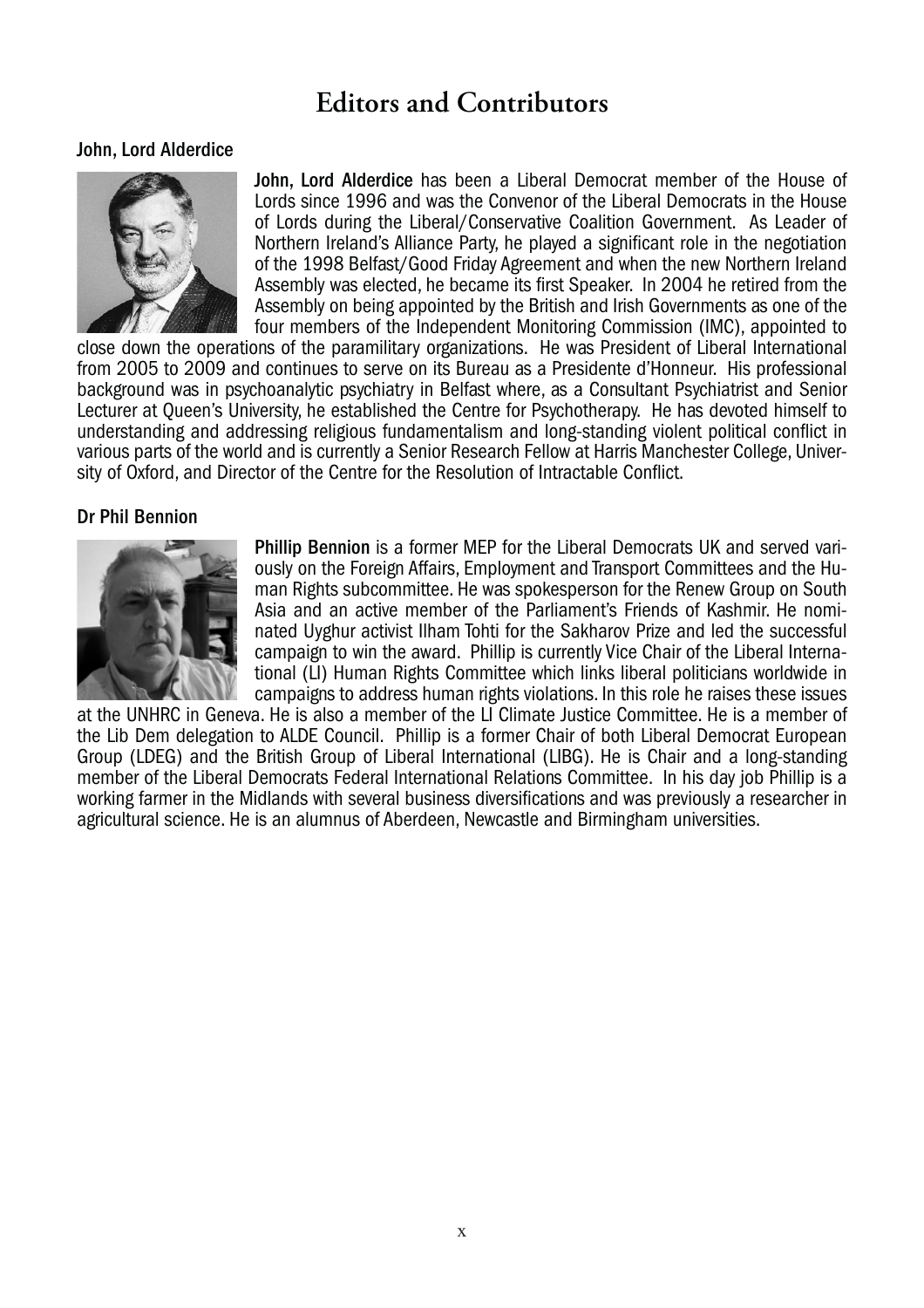#### Professor Kerry Brown



Kerry Brown is Professor of Chinese Studies and Director of the Lau China Insti tute at King's College, London. He is an Associate of the Asia Pacific Programme at Chatham House, London, an adjunct of the Australia New Zealand School of Government in Melbourne, and the co-editor of the Journal of Current Chinese Affairs, run from the German Institute for Global Affairs in Hamburg. He is President-Elect of the Kent Archaeological Society and an Affiliate of the Mongolia and Inner Asia Studies Unit at Cambridge University. From 2012 to 2015 he was Professor of Chinese Politics and Director of the China Studies Centre at the

University of Sydney, Australia. Prior to this he worked at Chatham House from 2006 to 2012, as Senior Fellow and then Head of the Asia Programme. From 1998 to 2005 he worked at the British Foreign and Commonwealth Office, as First Secretary at the British Embassy in Beijing, and then as Head of the In donesia, Philippine and East Timor Section. He lived in the Inner Mongolia region of China from 1994 to 1996. He has a Master of Arts from Cambridge University, a Post Graduate Diploma in Mandarin Chinese (Distinction) from Thames Valley University, London, and a Ph D in Chinese politics and language from Leeds University. Professor Brown directed the Europe China Research and Advice Network (ECRAN) giving policy advice to the European External Action Service between 2011 and 2014. He is the author of almost 20 books on modern Chinese politics, and has written for every major international news outlet, and been interviewed by every major news channel on issues relating to contemporary China.

#### Sir Vince Cable



Sir Vince Cable was Liberal Democrat MP for Twickenham from 1997 to 2015 and again 2017-19 when he retired. He was Leader of the Liberal Democrats from 2017-19. He served as Secretary of State for Business Innovation and Skills and President of the Board of Trade in the Coalition Government from 2010-15. Before becoming an MP he had a variety of economic roles in the public and private sector and became Chief Economist of Shell. Since retiring from parliament he is a regular columnist for the Independent; author of Money and Power (Atlantic Press); and is to publish a book The China Conundrum in

mid-September following a booklet China: Engage. He is Visiting Professor at the LSE, Nottingham and St Mary's.

#### Lord Tim Clement Jones



Lord Clement-Jones was made CBE for political services in 1988 and life peer in 1998. He is the Liberal Democrat House of Lords spokesperson for Digital. He is former Chair of the House of Lords Select Committee on AI which sat 2017-18 and Co-Chairs the All-Party Parliamentary Group on AI. He is a founding member of the OECD Parliamentary Group on AI and consultant to Council of Europe's Ad-hoc Committee on AI. He is a former member of the House of Lords Select Committees on Communications and the Built Environment and current member of the Select Committee on Risk Assessment and Risk Planning. He is Vice-Chair

of the All-Party Parliamentary Groups on Music; Future of Work; Digital Regulation and Responsibility; Ticket Abuse; Performers Alliance; and Writers. He is a Consultant of DLA Piper where previous positions included London Managing Partner (2011-16), Head of UK Government Affairs, Chair of China and Middle East Desks, International Business Relations Partner and Global Government Relations Co-Chair. He is Chair of Ombudsman Services, the not for profit, independent ombudsman service providing dispute resolution for communications, energy and parking industries. He is Chair of Council of Queen Mary University London and President of Ambitious About Autism.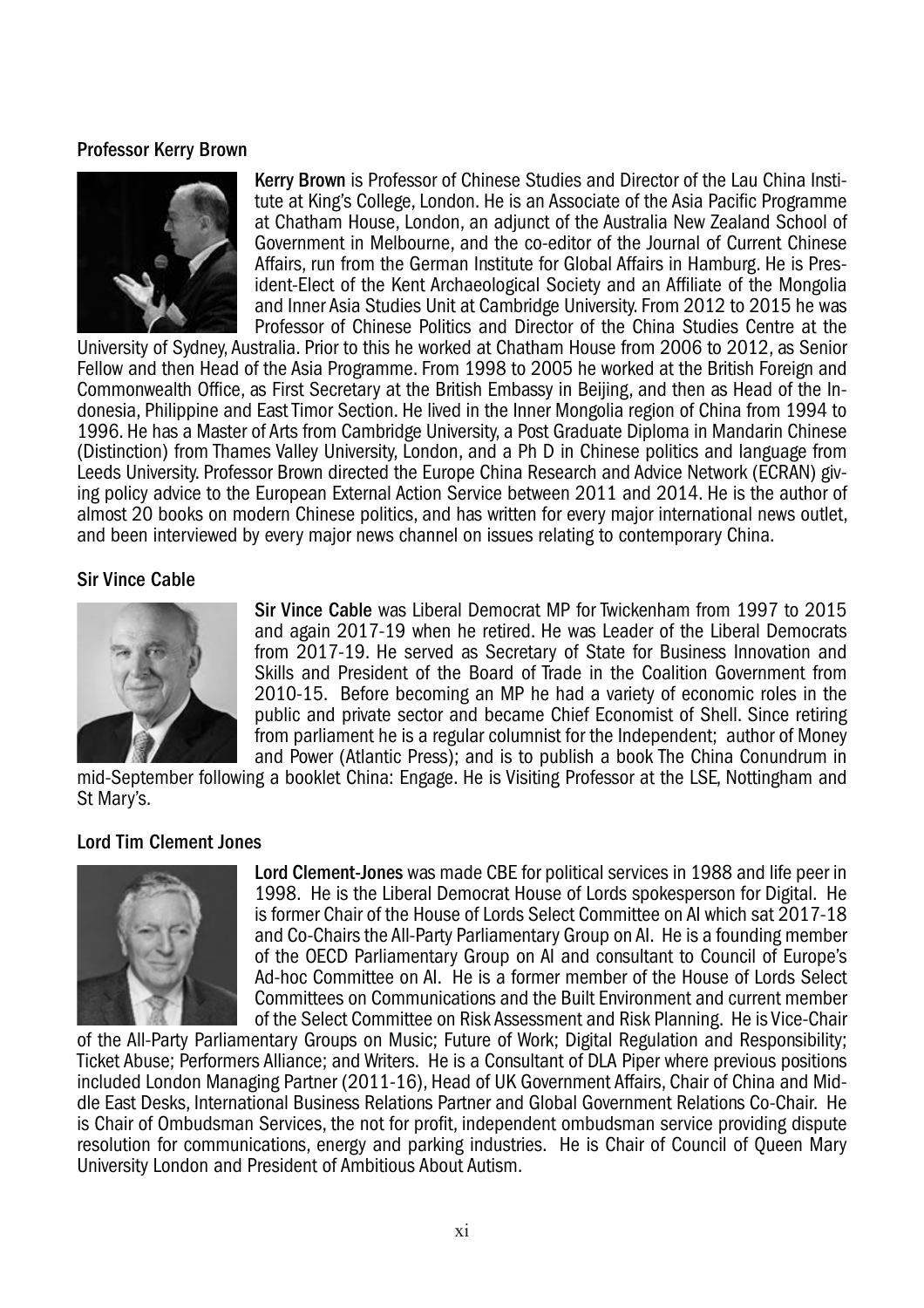#### Merlene Toh Emerson (Editorial Team)



Merlene Emerson has a Master of Laws from the University of Cambridge, has practised as a solicitor in the city of London and as partner of a law firm in Singapore involved in project finance and international joint ventures. She is a CEDR accredited mediator and trained in Restorative Justice. She co-found ed Chinese Liberal Democrats in 2006 as a bridge between the party and the Chinese & SE Asian diaspora communities in the UK. She stood as a Liberal Democrat Parliamentary candidate in Hammersmith in 2010 and for the Greater London Assembly in 2012 and 2016. Merlene co-founded the Chinese Wel-

fare Trust, a UK charity, in 2008 and was a Director on the boards of RHP, ISHA and Lien Viet Housing Associations. She was editor of the first CLD publication "UK-China Twinned Cities" (2013) and was Chair of the LibDems Race Equality Policy Working Group in 2019. She currently serves on the Finance Advisory Committee of ALDE (Alliance of Liberals and Democrats in Europe) and on the Education and Charities committee of the Worshipful Company of World Traders. Merlene was awarded an MBE in 2016 for political and public service.

#### Christopher Gleadle (Editorial Team)



Christopher Gleadle is a speaker, writer, and adviser on critical systems think ing and systemic intervention to advance the practical implementation of high performing net-zero strategies. He is CEO of The Paddy Ashdown Forum and Sustainable Viability Ltd. Christopher draws on a diverse professional background from systems software design, paper, automotive, fleet and logistics, and finance where he designed and implemented novel reporting and training solutions highlighting the effects of multiple interacting investment, organisational, environmental, and social ecosystems. How actions of each affects the many. How feed-

back loops inform better decision making to reduce impact between functions - The 5 Essential Habits To Sustainable Viability. How work on one SDG can impact on another - positively or negatively. Christopher has written and co-authored several books, published 35 articles and written over 150 private reports and policy papers on a diverse range of topics. Contributed to The Greenhouse Gas Protocol (Scopes 1,2,3) as well as keynote speaker and adviser to ASEIC working group on SMEs. Christopher collaborates with European and international think tanks on a diverse range of topics, has conducted deep research and implementation projects from China and Southeast Asia to Europe across many industries and is a member of the China Foreign Affairs working group.

#### Humphrey Hawksley



Humphrey Hawksley is an award-winning author and foreign correspondent whose assignments with the BBC have taken him to crises all over the world. He has had postings throughout Asia in Colombo, Delhi, Manila, Hong Kong and Beijing where he opened the first BBC television bureau. Humphrey has present ed numerous BBC documentaries on Asia, democracy, human rights and global supply chains. His latest non-fiction book is Asian Waters: The Struggle Over the Indo-Pacific and the Challenge to American Power. His is also the author of the Rake Ozenna espionage thriller series which originated when reporting from the

US-Russian border during heightened tension. Humphrey has been guest lecturer at universities and think tanks such as the RAND Corporation, the Center for Strategic and International Studies and MENSA Cambridge. He moderates the monthly Democracy Forum debates on international issues and is a host on the weekly Goldster Book Club where he discusses books and interviews authors.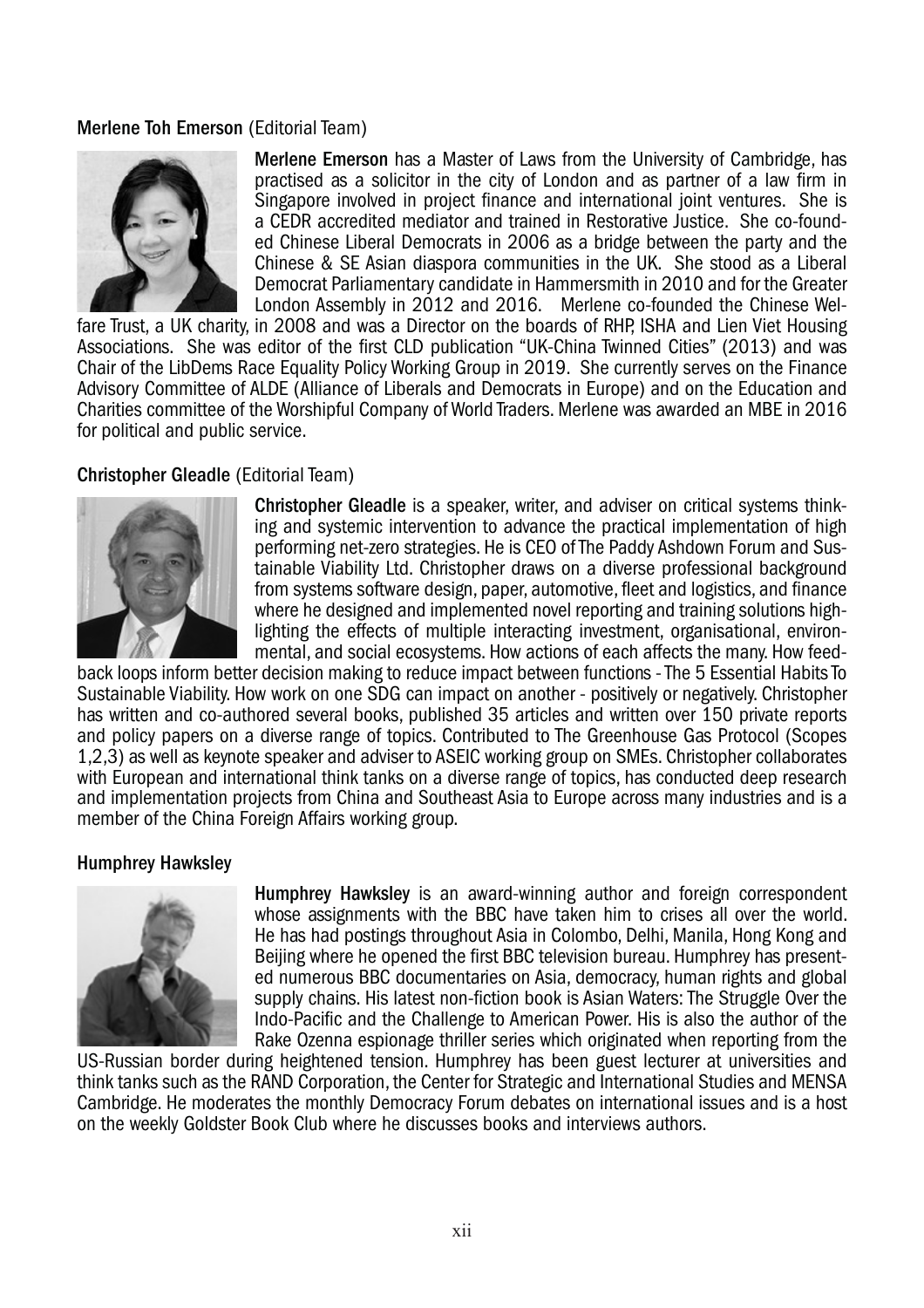#### Professor Emil J. Kirchner



Emil Kirchner is Emeritus Professor as well as Jean Monnet Professor Jean Monnet Professor and Coordinator of the Jean Monnet Centre of Excellence at the University of Essex. He received his Ph-D from Case Western Reserve University. He is Chair of the Editorial Advisory Board of the Journal of European Integration, holder of the Order of Merit of the Federal Republic of Germany, a Fellow of the British Academy of Social Sciences, was awarded a Lifetime Achievement Award by the University Association of Contemporary Studies, and has held Fellowships at NATO and the European University Institute, Florence. He has been a visiting

professor at universities in various European countries, the United States and China. His recent book publications are (co-author) The European Union and China, Macmillan and Red Globe Press, 2019; (co-editor) EU-Japan Security Cooperation, Routledge, 2018, and (co-editor) Security Relations between China and the European Union, Cambridge University Press, 2016, He has published articles in Interna tional Organization, Review of International Studies, West European Politics, Journal of Common Market Studies, European Security, European Foreign Affairs Review and Journal of European Public Policy.

#### Andrew K P Leung, SBS, FRSA



Andrew Leung is a prominent international and independent China Strategist. 38-year senior Hong Kong government service before and after 1997. China Futures Fellow, Massachusetts Berkshire Publishing Group; Brain Trust Member, IMD Lausanne Evian Group; Gerson Lehrman Group Council Member; Thomas Reuters Expert; Senior Analyst with Wikistrat; Member, Royal Society for Asian Affairs; Former Governing Council Member, King's College London; Former Advisory Board Member, China Policy Institute, Nottingham University; Think-tank Research Fellow, Beijing Normal University, Zhuhai Campus; Advisory Board

Member, The e-Centre, European Centre for e-Commerce and Internet Law; Visiting Professor, London Metropolitan University Business School. US-sponsored International Visitor on month-long visit to brief Fortune 50 CEOs, including Steve Forbes, on China post-1989. In 2003, invited by Prince Andrew for private briefing leading to HRH's first visit to China as UK's Ambassador for Trade and Investment. Advised on cross-cultural management in Lenovo's take-over of IBM Computers. Invited as Editor-at-large by MEC International for consultancy on China's energies. Regular speaker on China at overseas conferences. Regular TV interviewee with many international TV channels. Graduate qualifications from University of London, postgraduate qualifications, Cambridge University, PMD, Harvard Business School. Included in UK's Who's Who since 2002. Awarded Silver Bauhinia Star (SBS) in July 2005 Hong Kong Honours List.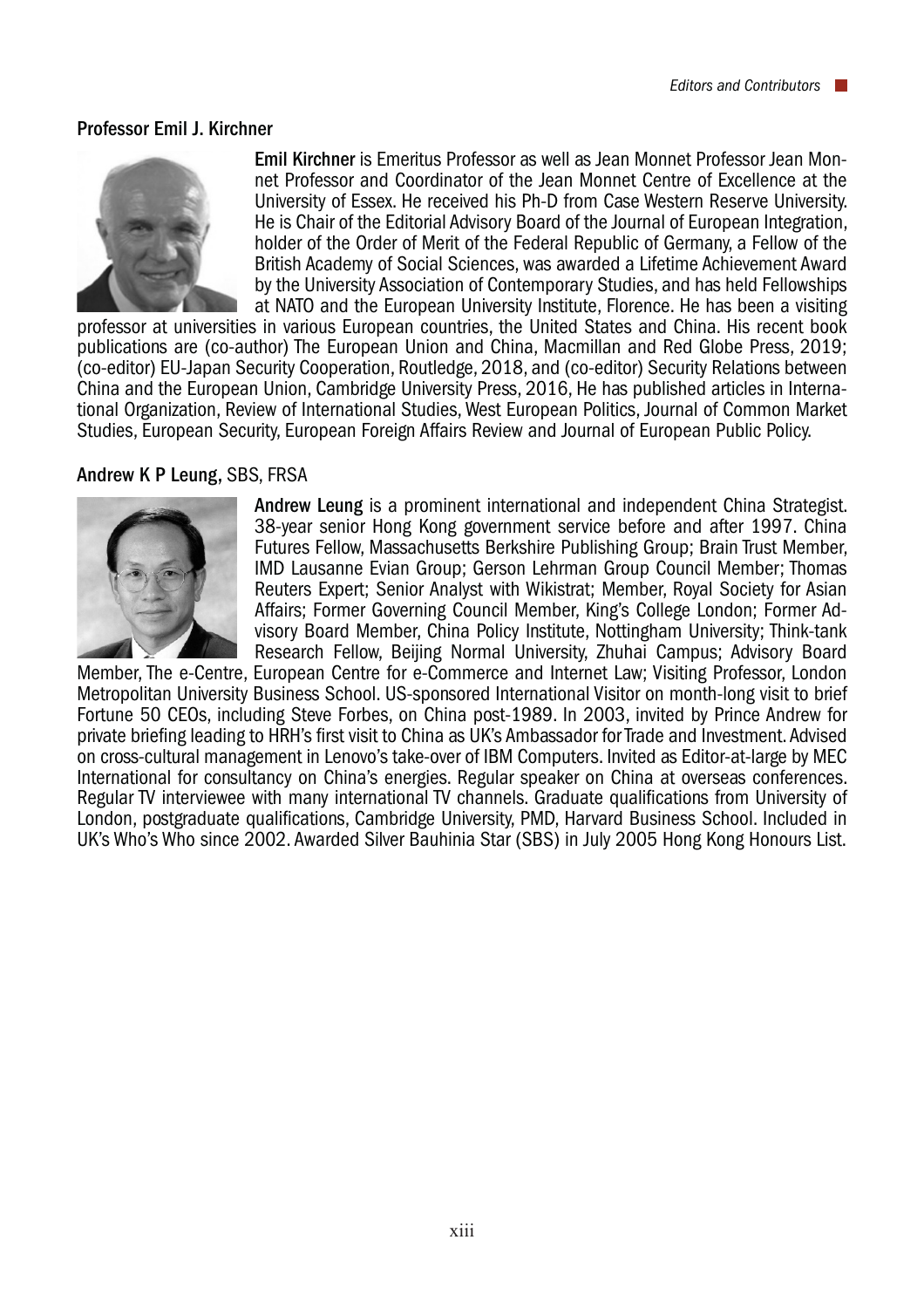#### Professor Michael Mainelli, MStJ FCCA FCSI(Hon) FBCS, Executive Chairman, Z/Yen Group



Michael is a qualified accountant, securities professional, computer specialist and management consultant, educated at Harvard University and Trinity College Dublin. He gained his PhD at the London School of Economics where he was also a Visiting Professor. Originally a research scientist in aerospace (rocket sci ence) and computing (architecture & cartography), after directing global mapping projects from Switzerland he became a senior partner with accountants BDO Binder Hamlyn, and a director of Ministry of Defence research. During a spell in merchant banking with Deutsche Morgan Grenfell, he co-founded Z/Yen,

the City of London's leading think-tank, promoting societal advance through better finance and technology. Michael is Emeritus Professor & Life Fellow at Gresham College, Fellow of Goodenough College, Honorary Fellow of King's College London, Visiting Professor at UCL's Bartlett School, Past Master of the Worshipful Company of World Traders, Freeman of the Watermen & Lightermen, Honorary Liveryman of the Furniture Makers, Water Conservators, Marketers, Tax Advisers, & International Bankers, Honorary Freeman of the Educators, Alderman for Broad Street Ward and Sheriff of the City of London 2019-2021. His third book, written with Ian Harris, The Price Of Fish: A New Approach To Wicked Economics And Better Decisions, won the Independent Publisher Book Awards Finance, Investment & Economics Gold Prize.

#### Dr Juli Minoves



Dr. Juli Minoves-Triquell holds M.A., M. Phil. And Ph.D. Degrees in Political Science from Yale University and a Lic. Degree in Economics from the University of Fribourg (CH). He is a tenured Associate Professor and the Director of the International Institute (ISI) at the University of La Verne, California. He has been a Visiting Professor at Sciences Po Paris, CIDOB Barcelona and the National Taiwan University of Science and Technology. He was elected as the 13th President of Liberal International (2014-2018) and is currently LI President of Honour. He has served his country, Andorra, in numerous diplomatic and political positions

among which Ambassador Permanent Representative to the United Nations and Foreign Minister. He has travelled extensively through the PRC and the ROC Taiwan, in his personal, professional and official capacities.

#### Dr Yeow Poon (Editorial Team)



Dr Yeow Poon is management consultant working primarily in the public and voluntary sectors. He has worked on a wide range of public administration reform, capacity building, management and leadership development projects in the United Kingdom, Vietnam, China, Lao PDR, Cambodia, Thailand, Myanmar, Bangladesh, South Africa and Greece. He has particular interest in cross-cultural governance, leadership, management and organisation development issues. Yeow was born in Malaysia, attended University in the UK and naturalised as a British citizen. He is the Chair of the Chinese Community Centre – Birmingham,

President of England China Business Forum, Chair of Arts in the Yard, Chair of Chinese Liberal Democrats, a Trustee of Chinese Welfare Trust and a core member of Covid-19 Anti-Racism Group. He was The Business Desk Midlands Leadership Award Winner: Public and Third Sector Leader 2018.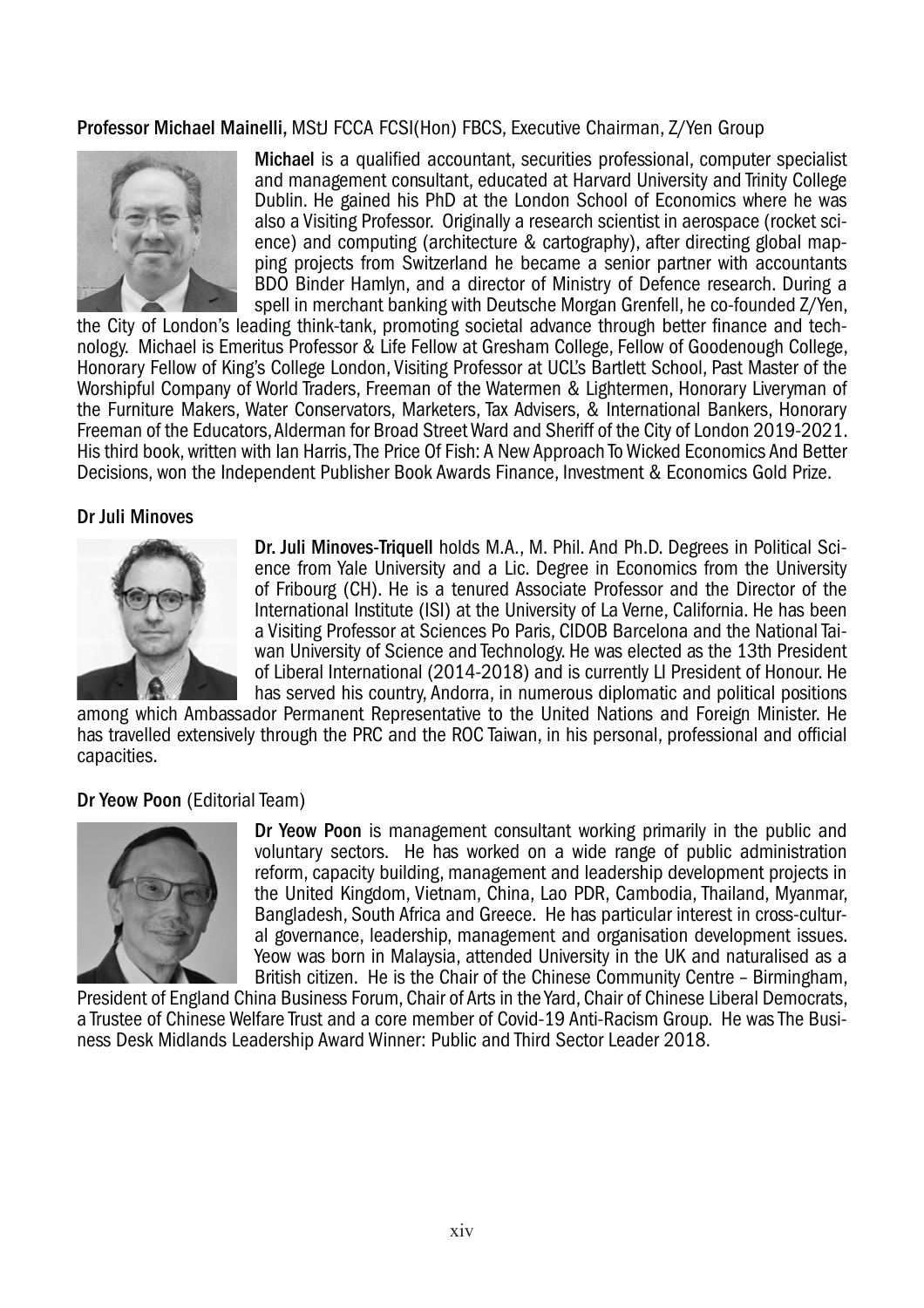#### Paul Reynolds (Editorial Team)



Paul E M Reynolds works as counsel to government ministers and international organisations globally, on economic, political and security reforms, with particular experience in countries-in-conflict, and those facing insurgencies. These in clude Iraq, Sierra Leone, Rwanda, Philippines, Sri Lanka, Haiti, and Kosovo. Paul is a former Professor in economic and governmental reform at the University of Westminster in London, and MA Course Director. In China, Paul has worked as an adviser to the Ministry of Finance, the Central Party School and other institutions, including in Hong Kong. Paul has also worked with government ministers in

countries on China's periphery, including Mongolia, Kyrgyzstan, Pakistan, Afghanistan, Japan, Cambodia, Myanmar, Kazakhstan and the Russian Far East. Paul selectively supports opposition political parties around the world over pro-democracy reforms and human rights issues. Paul lives in London with his wife and two small children, and has previously lived in Algeria, Canada, France, USA, Japan, Ghana, Cambodia and Bulgaria.

#### Laurence Vandewalle



Laurence Vandewalle has been the political officer of the EU delegation in Beijing since 2016 and will be based in Hong Kong from September 2021. She was at the European Parliament as their Asian Analyst for the DG External Policies Department from 2013-2106 and was the political advisor and assistant to the Chair of the European Parliament delegation to China before that. A graduate with a bachelor's degree in Chinese Studies from KU Leuven and in International Politics from University of Scranton, Laurence also studied Chinese Language and Literature at Tianjin University and is fluent in 3 languages: Chi-

nese, Dutch, and English.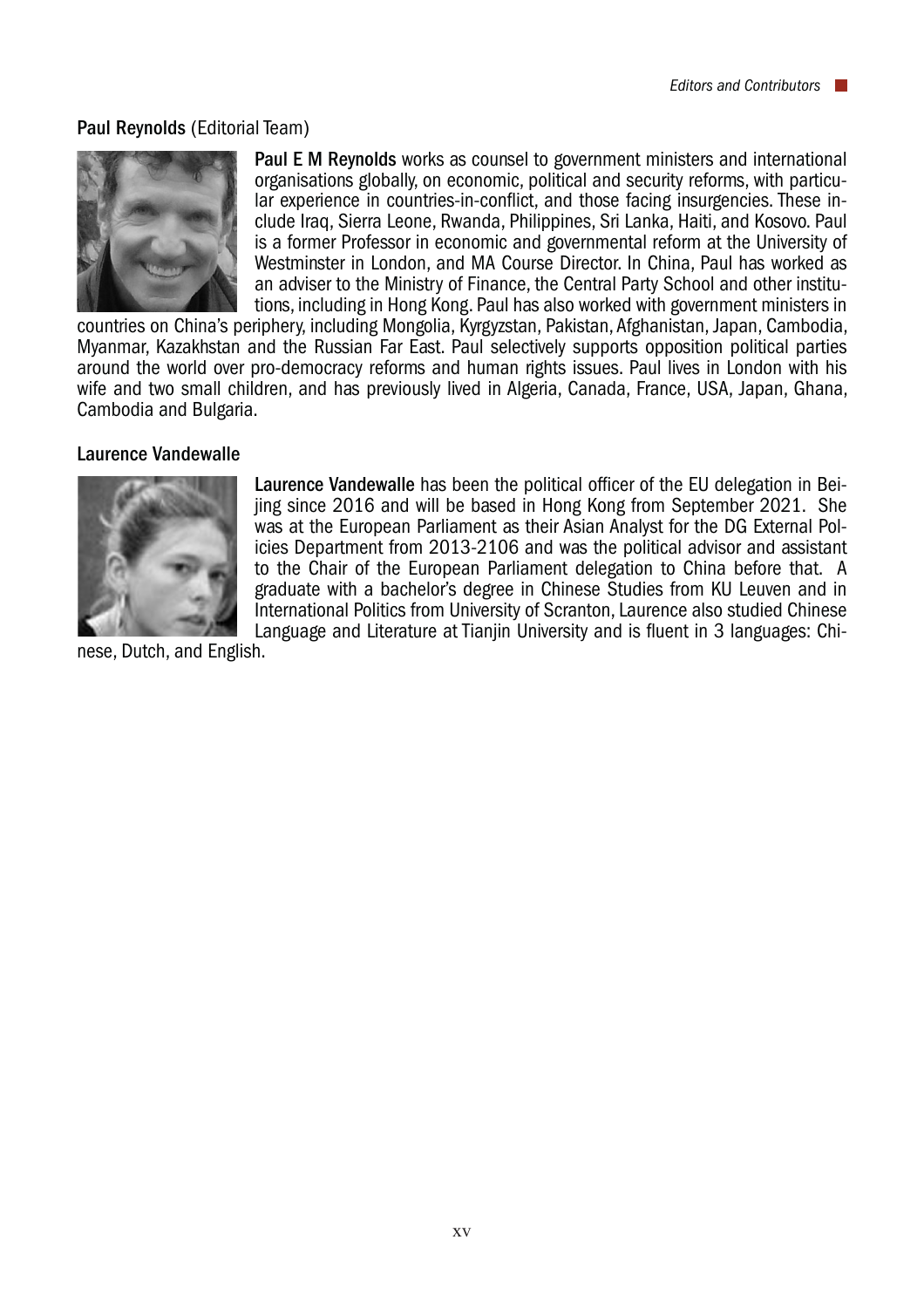## **Chapter 7**

### **One Country Two Systems Revisited** Andrew Leung

#### A remarkably successful product of the East and West

When Hong Kong Island was ceded to Britain following the First Opium War (1839-42), Lord Palmerston famously belittled it as a "barren rock with hardly a house upon it".

Since reversion of sovereignty to China in 1997 under 'One Country Two Systems', Hong Kong has grown into a unique international metropolis with close connections to Mainland China, driven by a population of some 7.5 million citizens, a vibrant international financial centre, 1,500 regional headquarters of multinational corporations and a favourite international tourist destination with over 65 million visitors in a single year (2018).

Even after the riotous social disorder in 2019-20, it remains one of the richest cities on the planet with half a million citizens each possessing over \$10 million Hong Kong dollars (US\$1.3 million) in total assets, according to a Citibank Report of May, 2020.<sup>1</sup>

Hong Kong is a unique place where the East mixes with the West, in more ways than one. Its rule of law based on English common law with an independent judiciary has remained highly respected. Up to 2019, Hong Kong had been rated the freest economy in the world continually for 25 years by the Heritage Foundation based in Washington D.C. It fell only to second place in 2020, after Singapore.

#### From separation to integration

Since 1997, Hong Kong has been under the sovereignty of China ruled by the Chinese Communist Party (CCP) with One Country Two Systems. By 2020, the accolade of the freest economy in the world had been earned for 23 consecutive years.

During the first decade after Hong Kong's reversion to China, Beijing had kept Hong Kong at arm's length.

As the top civilian administrator of Hong Kong's Police Force before 1997, I remember how easy it was to organize a friendly football match between the respective police forces across the border. However, during the first few years after the handover, any direct contact between officials on both sides, even for a friendly sporting match, had to be referred upwards to Beijing for approval for fear of perceived interference with Hong Kong. This arms-length separation has soon proved impracticable.

Hong Kong has long been integrating economically with the Mainland. One of my former posts was Deputy Director-General of Industry (1987-91) when I oversaw the rapid migration of Hong Kong's diminishing manufacturing industries across the border to "the factory of the world". At the same time, as a free and open international city with a high standard of the rule of law, Hong Kong has been welcoming a rising tide of trade and investments with Mainland China and the rest of the world.

A decade or so after the handover, the old mantra of "not mixing river waters with well water" has proved hollow. The two-way flow of goods, capital, tourists, family relatives, and business and other contacts accelerated, creating a closely-knit economy between Hong Kong, the Pearl River Delta and further inland.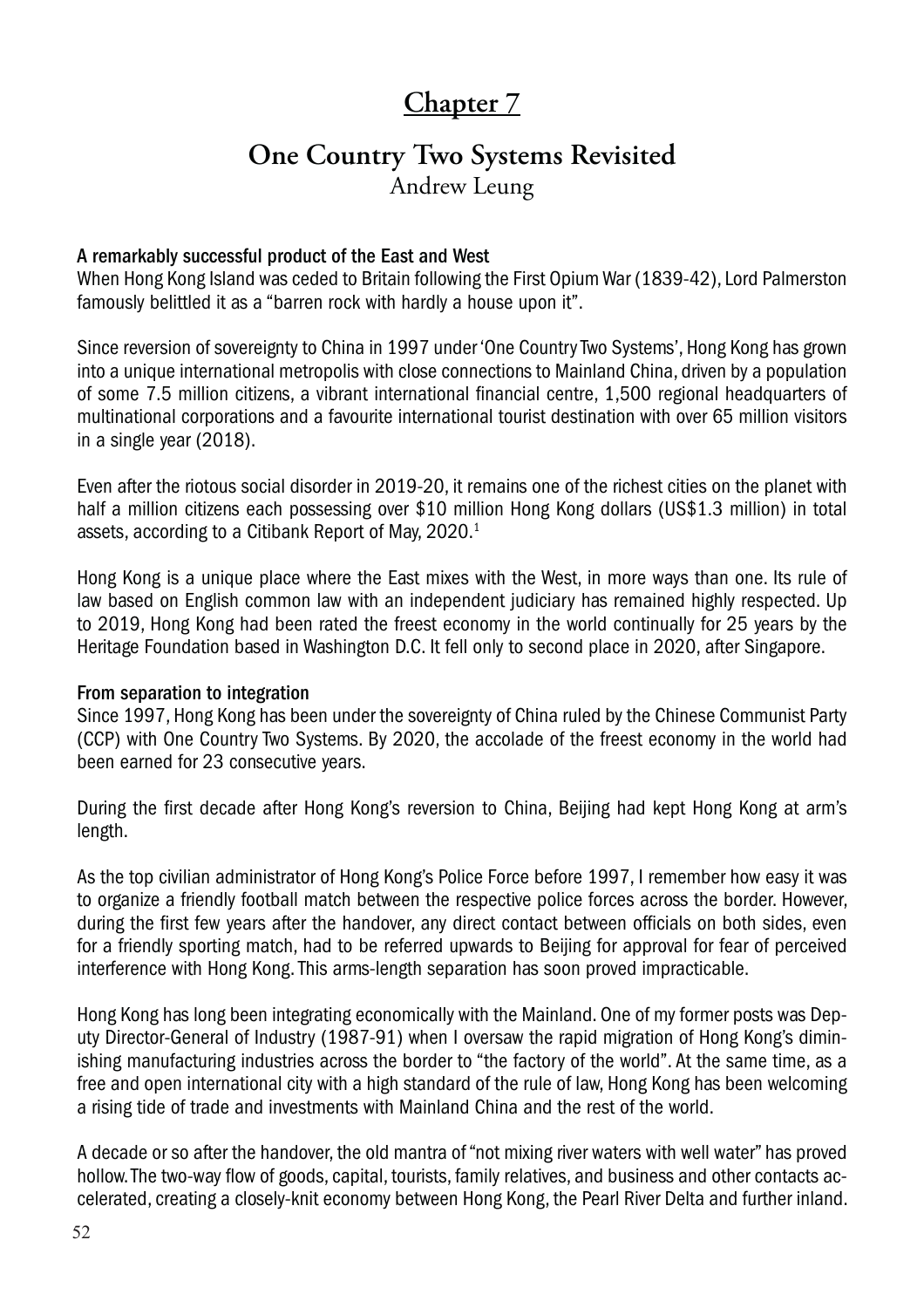#### Growth of anti-Beijing sentiments

155 years of British rule resulted in generations of Hong Kong people brought up in a Western education system with scant affinity to China's history and developments. Few have a deep sense of Chinese nationhood. This has been exacerbated by a deepening sense of mutual mistrust between Hong Kong people and Mainland China after the 1997 handover (except during a brief spell during the 2008 Beijing Olympics and its afterglow).

In 2012, an attempt was made to amend the school curriculum to include topics on China's history, culture and national identity. This was vehemently opposed as brainwashing, leading to massive protests resulting in the attempt's abortion.

After 1997, accelerated socio-economic integration with the Mainland has brought about a massive influx of Mainland products, businesses, capital, as well as Chinese visitors and tourists. This has been subtly changing Hong Kong's cityscape and identity. Whole streets in some busy locations have turned into gold or jewellery shops or high-end department stores parading top-of-the-league branded merchandise beyond the reach of ordinary Hong Kong citizens. One may run the risk of being given the polite cold shoulder by shop assistants if one's Putonghua (Mandarin) proficiency reveals one's native Hong Kong identity.

What is more, earlier Mainlander tourists have long graduated to European or American destinations. Many recent arrivals came from remote inner provinces, visiting Hong Kong as their first trip abroad. Cases soon surfaced of some tourists from villages allowing their babies or small kids to answer the call of nature in public places or corners. There were reports of other ugly behaviours, including queue jumping etc., until more recent arrivals have been forewarned by Mainland authorities.

It's no surprise that many Hong Kong people harbour the feeling that Mainland influences are eroding Hong Kong's cityscape and identity. The perception that the government is beholden to Mainland interests adds to a feeling of animosity towards Beijing.

Brought up in an environment of negative impressions of China and a general lack of a sense of nationhood, many Hong Kong people, particularly the younger generations, identify themselves as "Hongkongers" first and foremost.

According to a University of Hong Kong survey of public opinions released on 27 June, 2019  $^2$ , 53 per cent of interviewees considered themselves "Hongkongers" while only 11 per cent regarded themselves as Chinese. 12 per cent identified themselves as "Chinese in Hong Kong", and 23 per cent as "Hongkongers in China". When asked if they were proud of being a national citizen of China, 71 per cent said "no"; only 27 per cent said "yes." 90 per cent in the age group 18-29 answered "no."

#### Bubbling protests

With more freedoms allowed under One Country Two Systems, Hong Kong has become a city of regular organized protests. The following are milestone examples.

In 2003, half a million people took to the streets against the implementation of Article 23 of the Basic Law, Hong Kong's mini-constitution, which prohibits treason, secession, sedition and subversion against the Chinese government. Article 23 has failed to be enacted to this day.

The 2012 protests (mentioned earlier) against a proposal to amend school curricula were led by then 15-year-old Joshua Wong, (now a Hong Kong protest icon), who formed a group called Scholarism to oppose the proposal.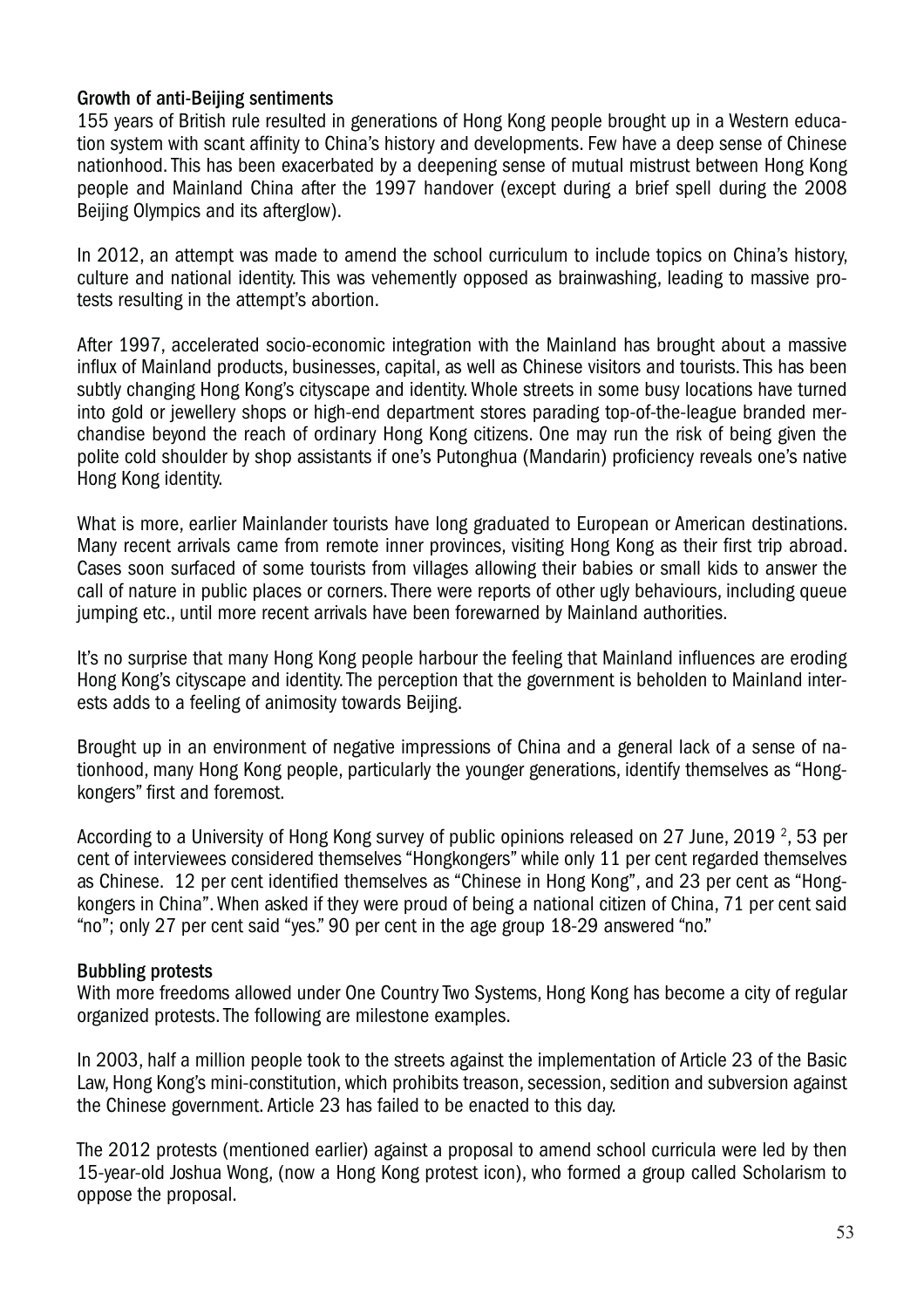#### *Andrew Leung*

2014 saw the launch of the "Umbrella Movement", resulting in massive protests occupying Hong Kong's major urban thoroughfare for 79 consecutive days to oppose the package of government proposals for universal suffrage (one-man-one-vote) to select Hong Kong's top leader (Chief Executive) but with pre-screening of candidates.

In 2016, thousands of people protested outside Hong Kong government's headquarters calling for Hong Kong's independence from China. The protests were sparked when the electoral commission banned six pro-independence candidates from running in elections for the city's legislature.

2019-20 was marked by monumental protest marches participated by what some estimated at 2 million citizens against the introduction of an extradition bill to allow criminal fugitives in Hong Kong, on a case-by-case basis, to be extradited to jurisdictions with which the territory lacks a formal extradition treaty, including mainland China. Even after the bill was eventually withdrawn, the protests continued apace to press home their "five demands", including the resignation of the current Chief Executive Carrie Lam and the implementation of "real" universal suffrage for electing the Chief Executive and all members of the legislature.

A significant number of protesters eventually turned radical or violent with use of petrol bombs and sharp instruments, including occupation of Hong Kong's international airport, storming of the Legislative Council Chambers, surrounding the headquarters of the Hong Kong police, doxing of police officers and their close relatives, defacing of national emblems on the front of Central Government's representative organs, trashing "Beijing-friendly" shops, restaurants and banks, in general, holding the city's law and order to ransom. Many protesters were inflamed by reports of perceived "police brutality".

During this period of almost weekly violence-infested protests, ordinary citizens found themselves in the middle of a horror movie. They had to avoid going near hotspots picked by protesters. Most of the violent protests were staged after dark. People had to be psychologically prepared for evening social engagements to be abruptly cancelled if journeys happened to cross the protesters' chosen paths. For those preferring the security of their homes, the television screen offered a nonstop real-life drama of familiar routine – road-blocking by black-clad rioters' many wearing face and high-grade gas-masks, provocative flags with pro-independence slogans, throwing of petrol bombs, protective umbrellas used for shielding rioters, vandalism of road guardrails, traffic lights, and mass transit installations, stand-off against cordons of riot police, etc.

On one occasion, a cache of TATP, a highly volatile ingredient preferred by terrorist bomb makers worldwide, was found by the Police.

The saga of violent protests came to a head with the siege of the Chinese University of Hong Kong campus. This was followed by a much larger and more entrenched 12-day standoff at the Polytechnic University. Following a police blockade, the latter siege ended with hundreds of protesters arrested. A massive cache of hand-made petrol bombs and military-grade bows and arrows was found in the university campus.

#### An open plot for legislative paralysis and "mutual destruction"

The anti-extradition-bill protests coincided with local district council elections, where the pan-democratic camp, which has been backing the demands of the protesters, took a clean sweep of council seats. The camp has gained absolute majority in both votes and electoral seats in all but one of the 18 District Councils, tripling their seats from 124 to 388.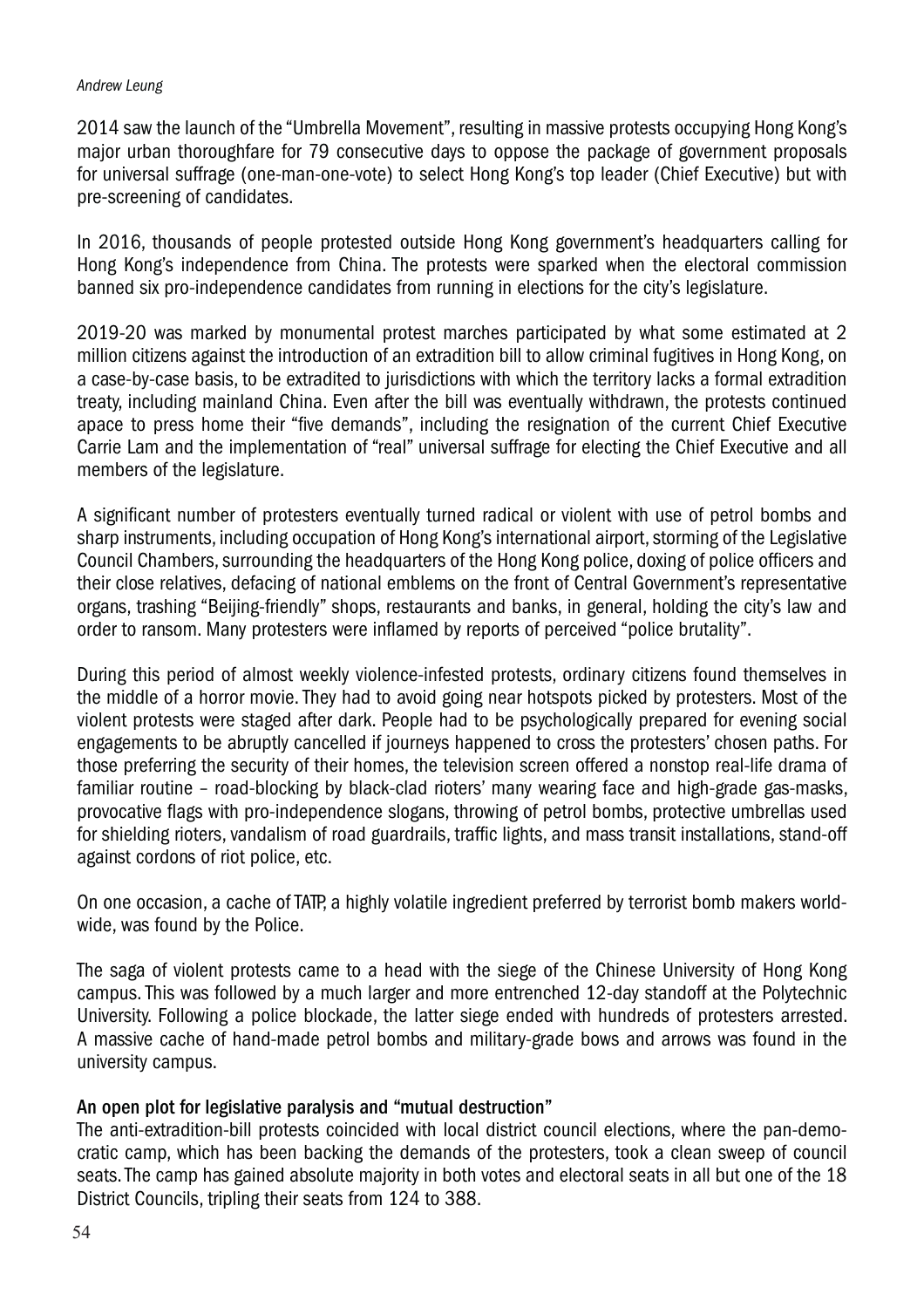Benny Tai, a university academic-cum-political-activist, who helped to launch the earlier "Occupy Central" tactic leading to the "Umbrella Movement" in 2014, came up with a detailed "35+" plot, "10 steps to real mutual destruction", in a Chinese-language Hong Kong newspaper article on April 28, 2020.<sup>3</sup> His stated objective is to coerce Beijing into accepting the protesters' demands. His plan was embraced by the pan-democrats.

As outlined<sup>4</sup> by Henry Litton, a retired Hong Kong Court of Final Appeal judge of many years standing, the Benny Lai plot is first to capitalize on the pan-democrats' domination in district council elections by expanding their 35-plus legislative seats into dominance in the 70-seat legislature. The objective is to use this domination to form a united front to thoroughly paralyze the legislature, including the annual budget, in order to force the resignation of the Chief Executive in accordance with Article 52(3) of the Basic Law. According to the plot's calculations, Beijing would have to intervene, in turn resulting in "strong" protests in the streets with bloody repressions to follow. Western countries would then respond with political and economic sanctions on China in a downward spiral of "mutual destruction".

Even if this somewhat fanciful Armageddon may not come to pass, dominance of the legislature and the district councils by anti-Beijing pan-democrats will translate into king-maker influence in Hong Kong's Election Committee, responsible for electing Hong Kong's top leader (the Chief Executive).

#### A divided society with deep-rooted socio-economic and political challenges

Even before the Benny Tai plot, Hong Kong's legislature had already been in a state of gridlock with opposing pan-democrats obstructing government proposals at every turn. Even the election of a House Committee chairperson took 17 meetings over six months. Many critical proposals including housing and land development grind to a halt.

The series of massive protests has revealed deep-seated divisions in the society, between the pan-democrats and pro-establishment camp and between the haves and have-nots.

Hong Kong's Gini coefficient – in which zero represents maximum equality and one represents maximum inequality – now stands at 0.539, its highest level in 45 years. By comparison, the highest Gini coefficient among the major developed economies is 0.411 (in the US). The economy is dominated by an oligarchy of big businesses enjoying unrivalled positions in many sectors. The economic base is also extremely narrow, skewed towards property and finance. Upward mobility is seriously eroded.

The tip of the iceberg of the economic divide is housing. Hong Kong's housing property is fiendishly expensive. The median price of a small apartment of a few hundred square feet in an ordinary neighbourhood is more than 20 times the annual median household income. "Nano" apartments of 200 square feet or less are getting more common. Subdivided units in old tenement buildings are everywhere. As rents, let alone purchase prices, are sky high, many young people, even with a college education, have to work as many as twelve hours a day, six days a week, to make ends meet.

As the New York Times points out, tiny apartments and punishing work hours are the economic roots of Hong Kong's protests.<sup>5</sup>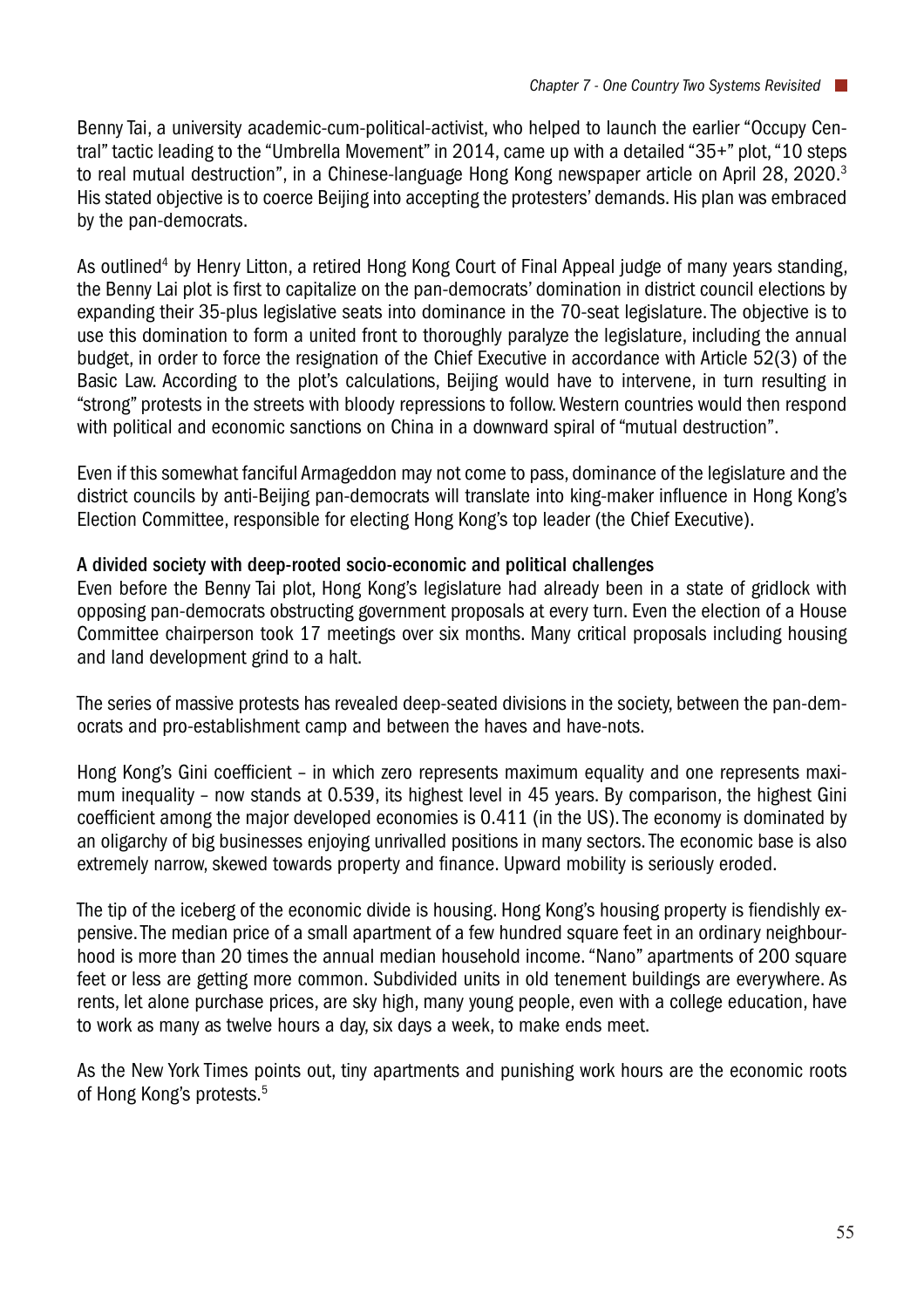#### National Security Law and Electoral Reform

During the prolonged violence-infested protests from June 2019, leading protesters and activists were given audience with top Western leaders, including former American Vice President Mike Pence. During overseas visits and appearances at international forums, they made repeated calls for foreign governments to sanction Beijing and Hong Kong. This coincided with a rising tide of Western pushback against China across the board.

Additionally, evidence emerged that some protesters had been trained in advance at the Oslo Freedom Forum as early two years before the Umbrella Movement.<sup>6</sup> Jimmy Lai, the founder and proprietor of the Apple Daily (a leading anti-Beijing tabloid in Hong Kong), and the most prominent local champion of the protest movement, has long been viewed by Beijing as having connections with the CIA (Central Intelligence Agency), a charge Lai denied for lack of concrete evidence.<sup>7</sup> At the time of writing, he and a number of Apple Daily's top executives have been arrested under the National Security Law. Certain funds connected to his company and related entities have been frozen, pending trial. Meanwhile, Jimmy Lai was awarded the Truman-Reagan Medal of Freedom by America's anti-communist organization Victims of Communism Memorial Foundation.

One Country Two Systems is implemented under the Basic Law, a national law of the People's Republic of China.8 Article 23 of the Basic Law states:

*"The Hong Kong Special Administrative Region shall enact laws on its own to prohibit any act of treason, secession, sedition, subversion against the Central People's Government, or theft of state secrets, to prohibit foreign political organizations or bodies from conducting political activities in the Region, and to prohibit political organizations or bodies of the Region from establishing ties with foreign political organizations or bodies."*

The failure to enact Article 23 of the Basic Law in 2003 due to protests has revealed a gaping loophole in the eyes of Beijing against subversives, both local and foreign, trying to turn Hong Kong into a base to undermine China's stability under the CCP. The escalation of apparently well-funded and well-organized riotous protests with growing calls for Hong Kong's separatism or independence, the shadow of foreign backing, if not infiltration, the serious breakdown of law and order, the legislative gridlock and the lack of a strong governance system to tackle Hong Kong's deep-seated socio-economic divide all concentrated Beijing's mind. The outcome was the rapid introduction of the National Security Law.

The National Security Law <sup>9</sup> took effect in Hong Kong on 30 June 2020. Following a hasty process of the Standing Committee of the National People's Congress (SCNPC), the law was incorporated in Annex III of the Basic Law, Hong Kong's mini-constitution, bypassing Hong Kong's own legislature.

The same national security imperatives drove home Hong Kong's Improving Electoral System (Consolidated Amendments) Bill, using a similar quickened legislative process through the SCNPC.<sup>10</sup> The "electoral reform" is calculated to drastically dilute the influence of directly-elected legislators, increasing the proportion of Beijing loyalists and creating a powerful political vetting system for Legislative Council and District Council candidates. The stated aim is to ensure that only "patriots" can take part in Hong Kong's governance.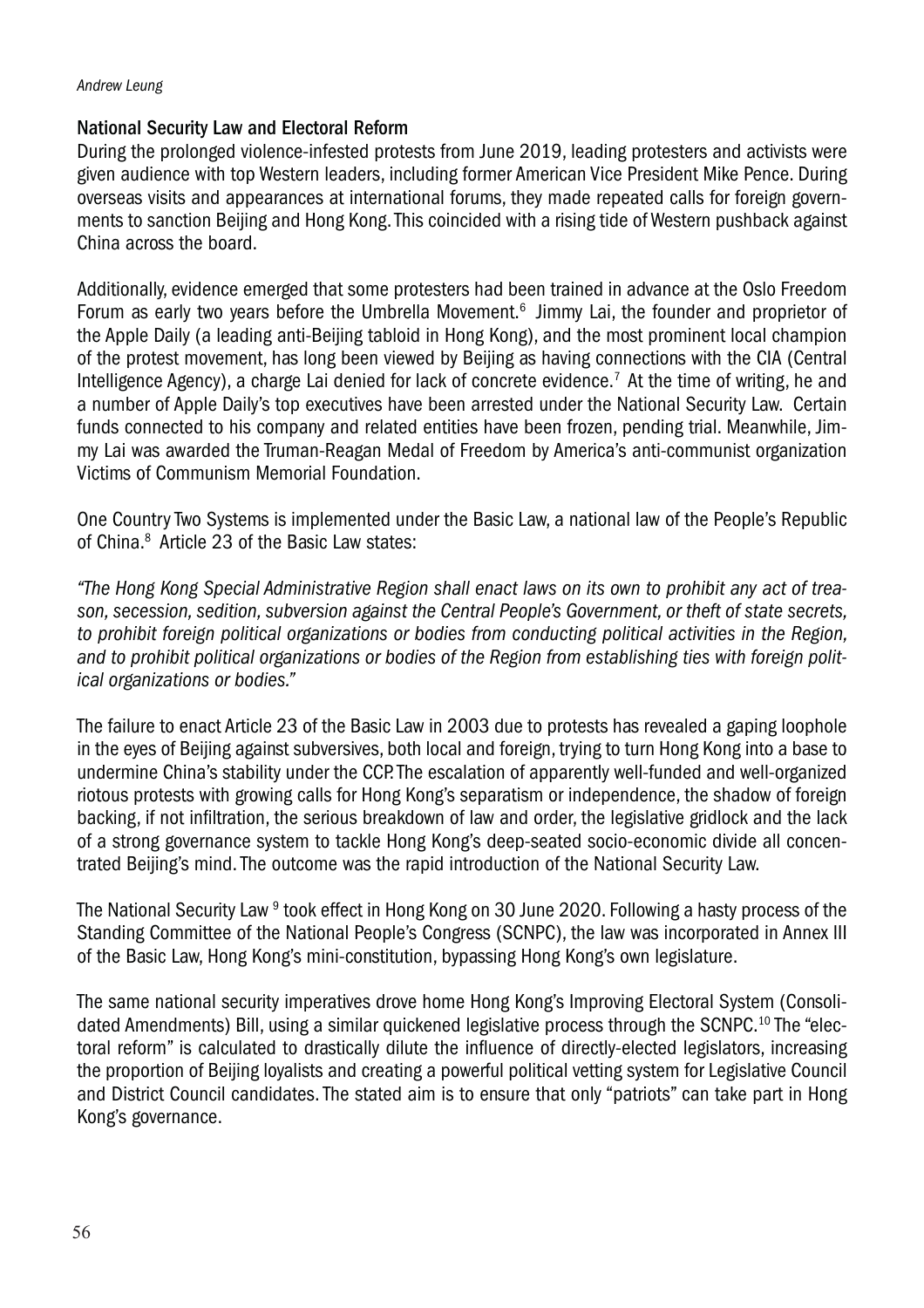#### Whys and wherefores

The violence-infested protests openly trampling on China's redlines has been a shattering wakeup call. In the eyes of Beijing, many people both in and outside Hong Kong seem to have forgotten the role of the One Country under the Two Systems. There is a lack of appreciation that Hong Kong is a Special Administrative Region of China, where the Chief Executive must be trusted by, work with and accountable to Beijing.

Hong Kong's aspirations for more freedom and democracy are well understood by Beijing. The city has been enjoying unprecedented freedoms compared with its former status as a colony. It's no small feat for Hong Kong, under the sovereignty of the CCP, to be voted the freest economy in the world for well over two decades.

Let's not forget that one man, one vote to elect the Chief Executive, or universal suffrage, is NOT included in the Joint Declaration with Britain. It was, however, on Beijing's initiative to include such provisions in the Basic Law, Hong Kong's mini-constitution, subject to certain safeguards in Article 45:

*"The method for selecting the Chief Executive shall be specified in the light of the actual situation in the Hong Kong Special Administrative Region and in accordance with the principle of gradual and orderly progress. The ultimate aim is the selection of the Chief Executive by universal suffrage upon nomination by a broadly representative nominating committee in accordance with democratic procedures".*

There are two important safeguards for Beijing: (a) the gradual process is not a straight line. It may be adjusted in the light of the actual situation and under the principle of gradual and orderly progress. (b) The ultimate aim is selection of the Chief Executive by universal suffrage but the candidates are to be pre-screened by a nominating committee in accordance with democratic principles.

One may argue that the provision of a screening committee is not "democratic". But that was the deal under the unique One Country Two Systems. It is better than having no vote at all to elect the city's leader in colonial times.

That explains why Beijing has become so disillusioned when Hong Kong's universal suffrage package under Article 45 was formally rejected by the pan-democrats on 18 June, 2015. This fanned the Umbrella Movement and continuing demands for "real universal suffrage" in the Anti-Extradition Bill violent protests.

In the eyes of Beijing, there is no one-size-fit-all democracy. Singapore's model is different from the United Kingdom's, while the latter's is also different from the United States'. In any case, Hong Kong's One Country Two Systems is unique. Its constitutional safeguards must be respected. Another wakeup call for Beijing is that many Hong Kong people, particularly the younger generation, lack a strong sense of nationhood and have an ingrained distrust of the Communist Party. This phenomenon seems to permeate different sectors of the society, including education, legal, medical, labour and welfare. Many anti-Beijing legislators, activists and professional union leaders fall into this category.

Most recently, Beijing is alive to the risks of Hong Kong's One Country Two Systems being a pawn in the intensifying Great Power rivalry with the United States. Hence, the extension of China's "Anti-Foreign-Sanctions Law" to be implemented in Hong Kong subject to local legislation.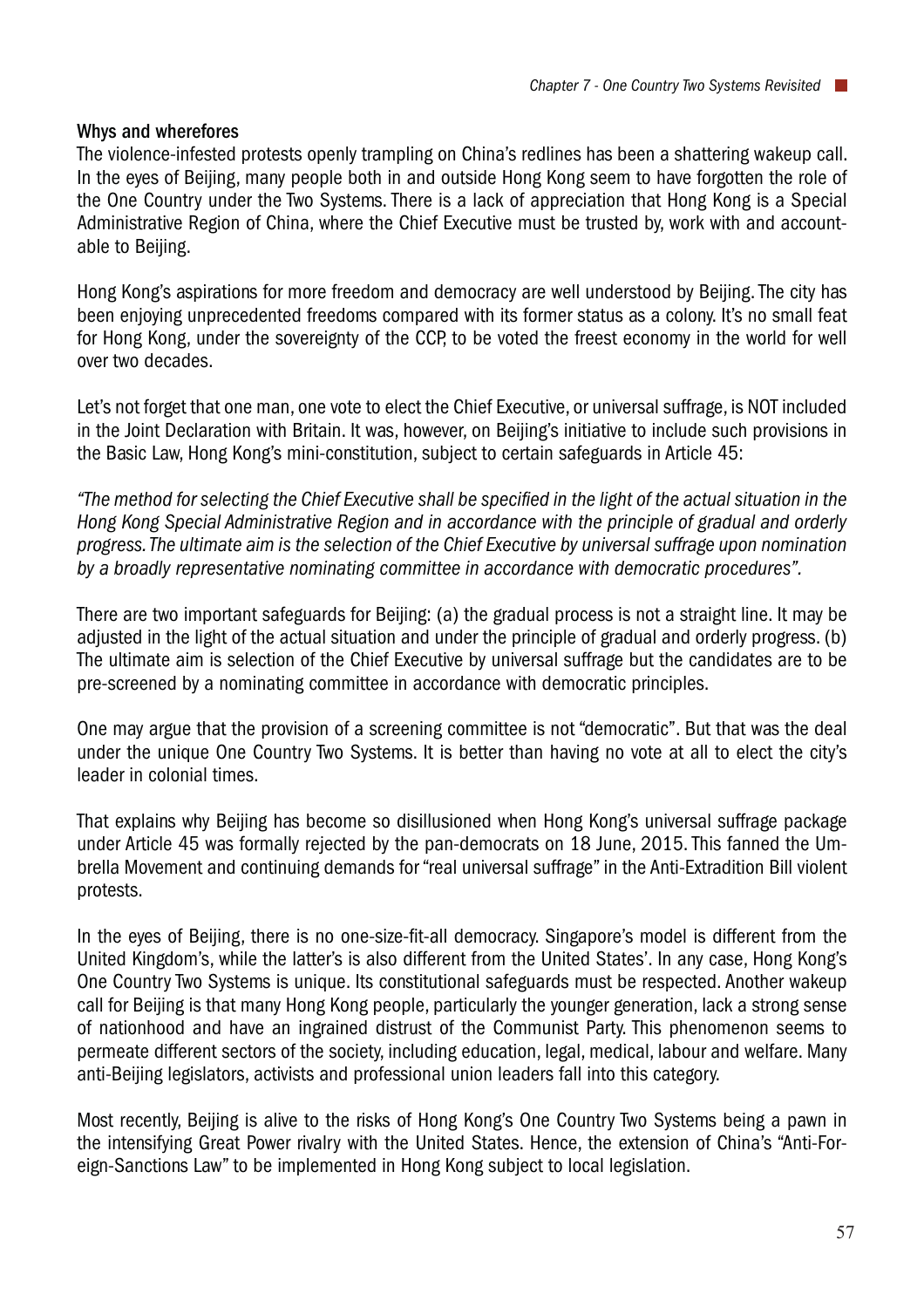#### CCP legitimacy

The main reason for negative views of the CCP, not only in Hong Kong but throughout the West, is that the Party is authoritarian and a One Party state is illegitimate.

However, according to the Harvard Kennedy School Ash Center research report of July 2020<sup>11</sup>, the CCP tops many governments in terms of people' support, multiple ranks above the United States.

Under the CCP's tutelage, the lives, self-respect, and national confidence of the Chinese people have improved miraculously. According to the World Bank, China has brought more than 800 million people out of poverty since economic reforms in the 1970s. Its extreme poverty rate fell from 66.3% in 1990 to just 0.3% in 2018 – accounting for over 60% of global poverty reduction, according to the Centre for Strategic and International Studies.

Following redoubled efforts, China now claims to have lifted all of its people out of extreme poverty, using the poverty line of US\$2.30 a day – slightly above the World Bank's lowest threshold of US\$1.90. Nearly everyone completes compulsory schooling, matching the average level in high-income countries. There is almost universal access to electricity and safe drinking water. Child mortality rate has plummeted, according to the United Nations.

If democracy is to deliver better lives for the vast majority of people, then China doesn't have to stick to America's one-taste-for-all Coca-Cola formula, as China's Foreign Minister Wang Yi recently quipped.

In the 1950's, China used to be poorer than India, the world's largest democracy. Now, China's GDP is 4.78 times larger than India in nominal terms. This by no means proves that China's One Party state is superior. But at least, people should reflect before casting aspersions on the CCP's legitimacy in the eyes of the Chinese people.

#### Impact of the National Security Law and Electoral Reform

Beijing doesn't lack foresight of the massive international backlash resulting from draconian changes to Hong Kong's legislature and governance. Twenty-four years of ups and downs in One Country Two Systems have taught Beijing that total political laissez faire only backfires in Hong Kong's socio-political ecology.

In the final analysis, without political and social stability, Hong Kong would be stuck in a rut, unable to amass the capabilities to tackle its deep-seated socio-economic challenges. This would greatly reduce the usefulness of One Country Two Systems to Beijing. As a last resort, the threatening unrests pushed Beijing to opt for major surgery, at the cost of some pain.

According to the American Chamber of Commerce in Hong Kong in May 2021, 42% of respondents are considering or planning to leave Hong Kong, with 62.3% citing their discomfort with the controversial national security law imposed by Beijing. Those intending to remain cited factors such as a good quality of life and excellent business environment.

Similarly, a number of Hong Kong people are choosing to emigrate to the United Kingdom, Canada, Australia or the United States, following special immigration and settlement concessions introduced by these countries in response to what is perceived as Beijing's crackdown on Hong Kong.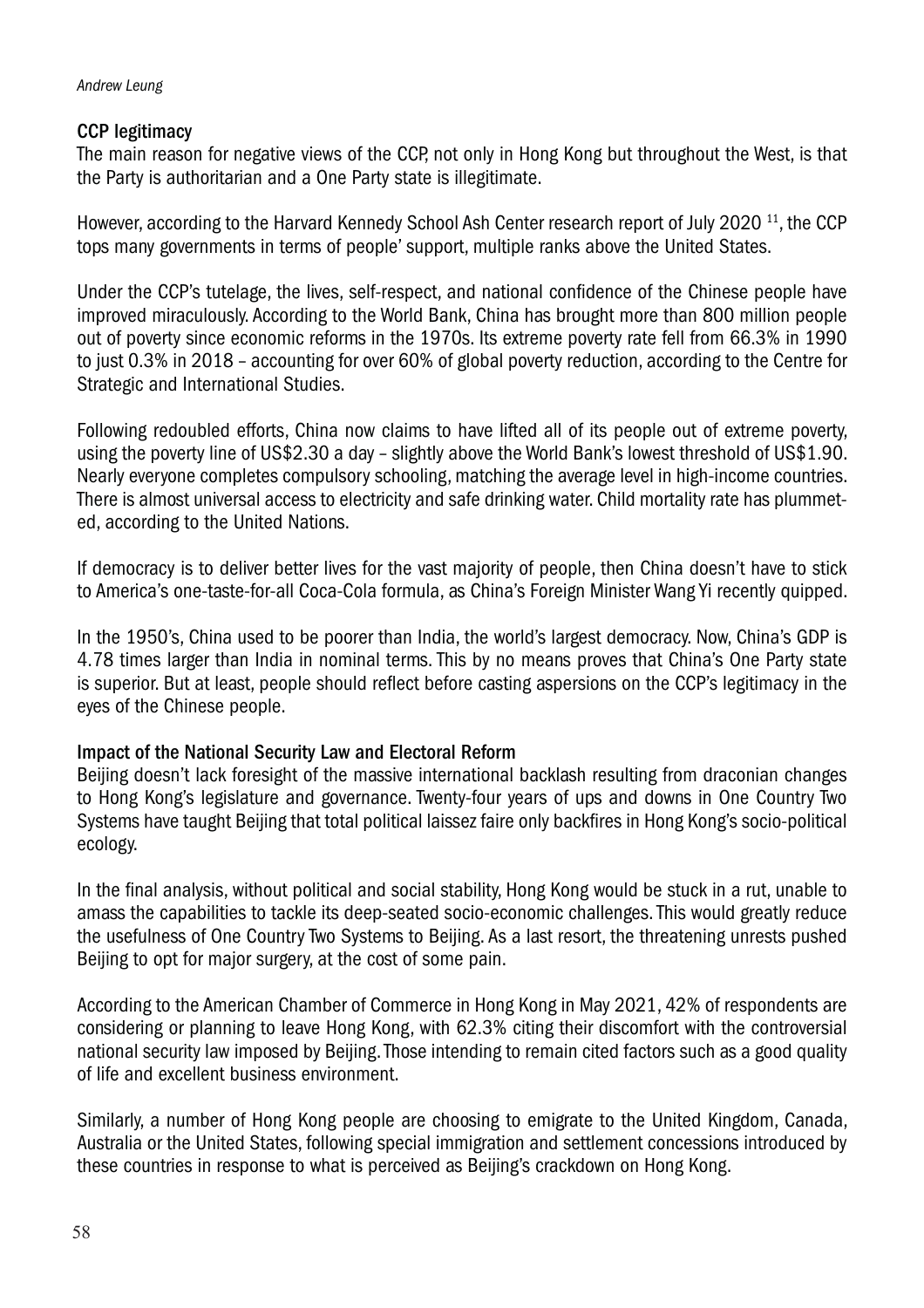Such unease, doubts and mistrust amongst Hong Kong citizens are reminiscent of what happened before the handover in 1997. Hong Kong's subsequent performance under One Country Two Systems had proved them misguided. For example, as many as 300,000 Hong Kong citizens returned to live in Hong Kong permanently after acquiring their Canadian passports. In Beijing's calculations, in due course, doubters would be proved wrong once more.

#### Usefulness to Beijing of One Country Two Systems

In the summer of 1990, I was invited in my private capacity by the U.S. State Department to visit the United States as a sponsored "International Visitor". The object was to brief America's top corporate leaders, including Steve Forbes (at his Fifth Avenue office), on what I expected China to become beyond Tiananmen Square. That was before China's admission to the World Trade Organization (WTO). I pointed out that Hong Kong represented some 20% of China's then GDP. Beijing had to rely on Hong Kong for a substantial proportion of foreign currency earnings to maintain regime stability. Moreover, China wanted to embark on a road of reform and opening up, expecting to join the international community.

In 2003, I was invited to HRH Prince Andrew's Buckingham Place private office to brief him personally on China for his newly-acquired role as Special Representative of UK Trade and Investment. By then, Hong Kong's economy size relative to China had fallen to some 8%.<sup>12</sup> But China was on the rise, and continued to press ahead with opening up to the world, supported by Hong Kong's One Country Two Systems.

Although Hong Kong is now equivalent to only some 2% of China's GDP, under China's Five Year Plan (2021-25), One Country Two Systems is expected to turbo-charge the internationalization of the Guangdong-Hong Kong-Macau Greater Bay Area.13 This has a combined population of some 70 million people and an economy 12th largest in the world. Additionally, as a world-class financial centre, Hong Kong could help accelerate the internationalization of the Renminbi (RMB), the Chinese yuan, and China's budding digital sovereign currency. Likewise, Hong Kong is expected to play a pivotal role as a fund-raising international financial centre and a regional arbitration centre for China's global Belt and Road Initiative.14 In the final analysis, absent One Country Two Systems, what is the point if Hong Kong becomes just a smaller Shanghai?

#### Part of a rising, more powerful China

According to the Centre for Economics and Business Research, thanks to being first to recover economically from the Covid-19 pandemics, China is now expected to overtake the United States as the largest economy in the world by 2028, five years sooner than expected.<sup>15</sup> China is the world's largest manufacturer, trader, and centre of the global supply and value chain. Seven of the world's ten largest and busiest container ports are in China including Hong Kong. 124 countries have China as the largest trading partner, compared to 56 for the United States. With Hong Kong, China is the central trade and logistics hub for the Regional Comprehensive Economic Partnership (RCEP), the world's largest trading bloc, comprising all the ASEAN countries and their main trading partners. RCEP has a combined population of 2.2 billion people, representing a third of the world's GDP and half of the world's manufacture. It's also home to the largest cohort of middle-class consumers the world has ever seen, according to Paraq Khanna in his eponymous book, "The Future is Asian" 16.

According to the Organization for Economic Cooperation and Development (OECD), the developing economies, of which China is the largest, are expected to represent 60% of global GDP by 2030.<sup>17</sup> The days when the so-called G7 advanced countries called all the shots are long gone.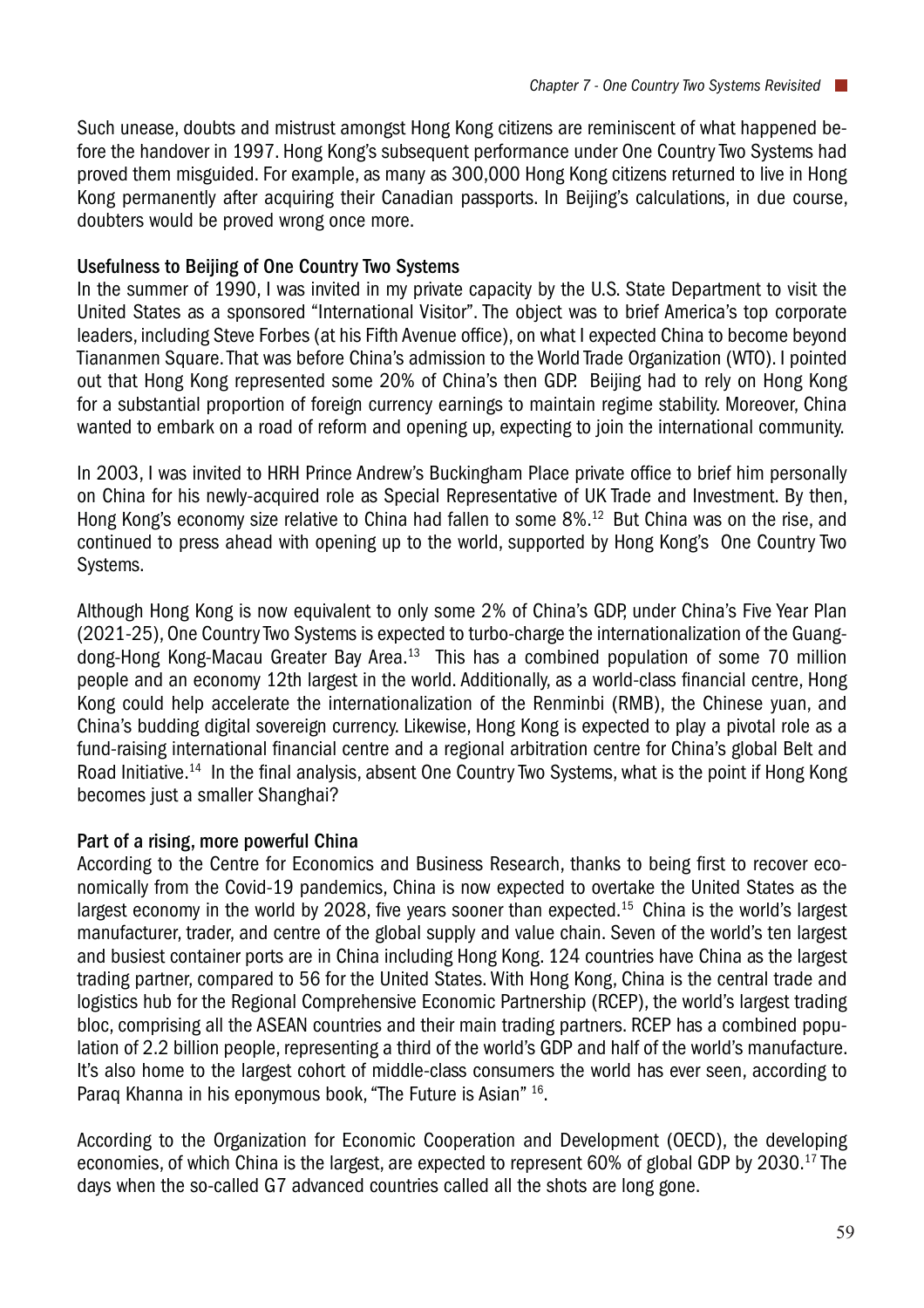#### *Andrew Leung*

As China has four times the population of the United States, provided its productivity is more than a quarter of the latter, it will become the world's largest economy. This looming reality cannot be wished away by denialism or decoupling. Nor is it realistic to expect that China can be coerced into reversing its development trajectory.

The challenge is how to engage a rising, more powerful, more confident, and yet "problematic" China constructively to the benefit of both sides and the rest of the world.

#### Way forward

There is no doubt that China wants One Country Two Systems to succeed, but not at the cost of compromising national sovereignty and security. Now that law and order and relative political calm have been restored, it's time to ponder how liberal ideas and democracy could be further advanced in Hong Kong and how the United Kingdom and other foreign countries should deal with China and the One Country Two Systems as re-defined. Under One Country Two Systems, Hong Kong is well placed to play a dynamic role in engaging with China involving foreign stakeholders and businesses. However, Beijing's safeguards in the Basic Law, Hong Kong's constitution, must be respected. As they say, when in Rome, do as the Romans do.

The following perspectives may offer some food for thought.

How the West deals with a rising China translates into how Hong Kong is treated by Beijing and by the West. While pressing China to reform perceived problematic behaviour and practices, the West should abandon ideas, if any, of triggering regime change with or without involving Hong Kong. Instead of obsessing with demonizing China, what is likely to be more constructive are wide-ranging trust-building exchanges and partnerships, including academia, think-tanks, environmental NGOs, familiarization visits by Parliamentary groups, legal reform studies, Belt and Road infrastructural projects, green energy joint ventures, offshore conduits for renminbi internationalization, pandemics collaboration, scientific research, space exploration, as well as arts, culture, cinema production, and sports.

Trade and investment opportunities should also be explored, taking advantage of Hong Kong's position in the Greater Bay Area, its role in China's Five Year Plan 2021-25, and its linkages with the RCEP, including consumer products and services, technology development, and smart city management.

Shortly before the "umbrella movement", a Democratic Party leader was surrounded by over 100 university students on campus who berated her for her party's ineffectiveness in not daring to take to the streets. I later asked some of the students if they wanted a revolution. Shocked to hear them reply in the affirmative, I asked how it would succeed. They said they didn't care: that was the spirit that overthrew the Qing dynasty.

This defiance, now subdued or repressed, is unlikely to disappear, only waiting for the next flashpoint.<sup>18</sup> While Hong Kong's education system is being "reformed" to introduce a sense of nationhood, there need to be meaningful political outlets to channel aspirations to constructive ends.

Even with the newly-introduced "electoral reform", there is room for a new-styled "democratic" or "liberal" party in Hong Kong, working within the confines of the Basic Law and National Security Law. The government must be held to account on livelihood issues such as housing, upward mobility, socio-economic divide, integration with the Greater Bay Area, development as a smart city, and Hong Kong's long-term development.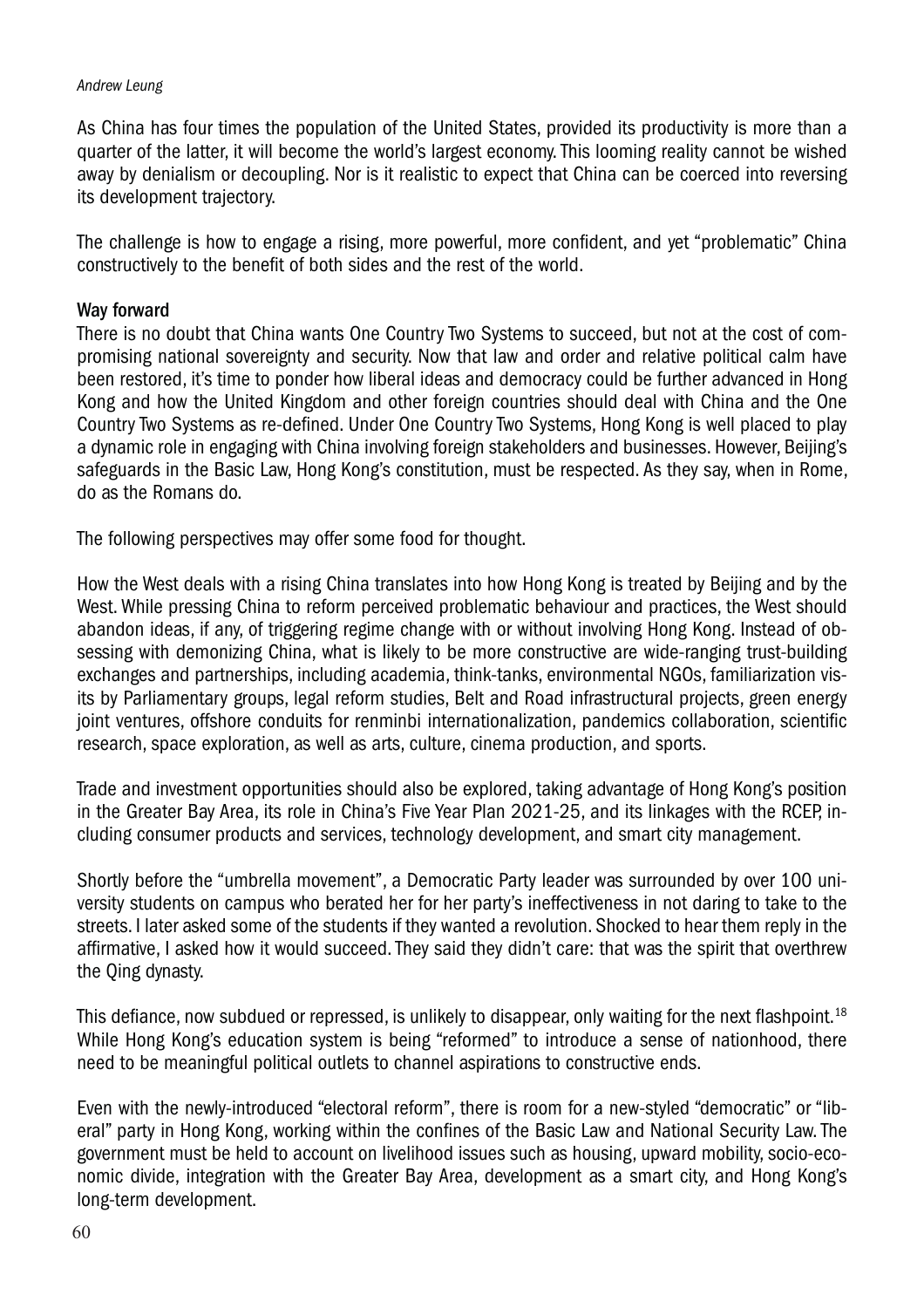Given a successful track record of trust-building with Beijing and greater popular support by the Hong Kong people, there is every chance that such a party could be invited to share power in Hong Kong's governance at some point in time. To young activists, instead of tilting at windmills, this could be a rightful channel to achieve self-fulfilment with meaningful change in Hong Kong's political ecology.

Hong Kong is expected to play a pivotal role in China's long-term initiatives such as the Greater Bay Area development and the Belt and Road Initiative. As China grows in size and international presence, so will Hong Kong's relative importance to the nation's strategy. With Beijing's national security worries now resolved, there is every likelihood that One Country Two Systems may well be renewed beyond 2047, its supposed expiry date. If so, like the Joint Declaration on Hong Kong's handover in 1997 which entered into force on 27 May 1985, a decision to renew One Country Two Systems would have to be taken by 2035 at the latest, if business and citizens' confidence is to be maintained.

Regardless of the introduction of National Security Law and "electoral reform", and unfazed by what seem "astronomical" prices by international comparisons, the city's new housing property developments at both ends of the market continue to be snapped up by investors and the public at large, a vote of confidence in the city's long-term future. To paraphrase Mark Twain, report of Hong Kong's death seems over-exaggerated.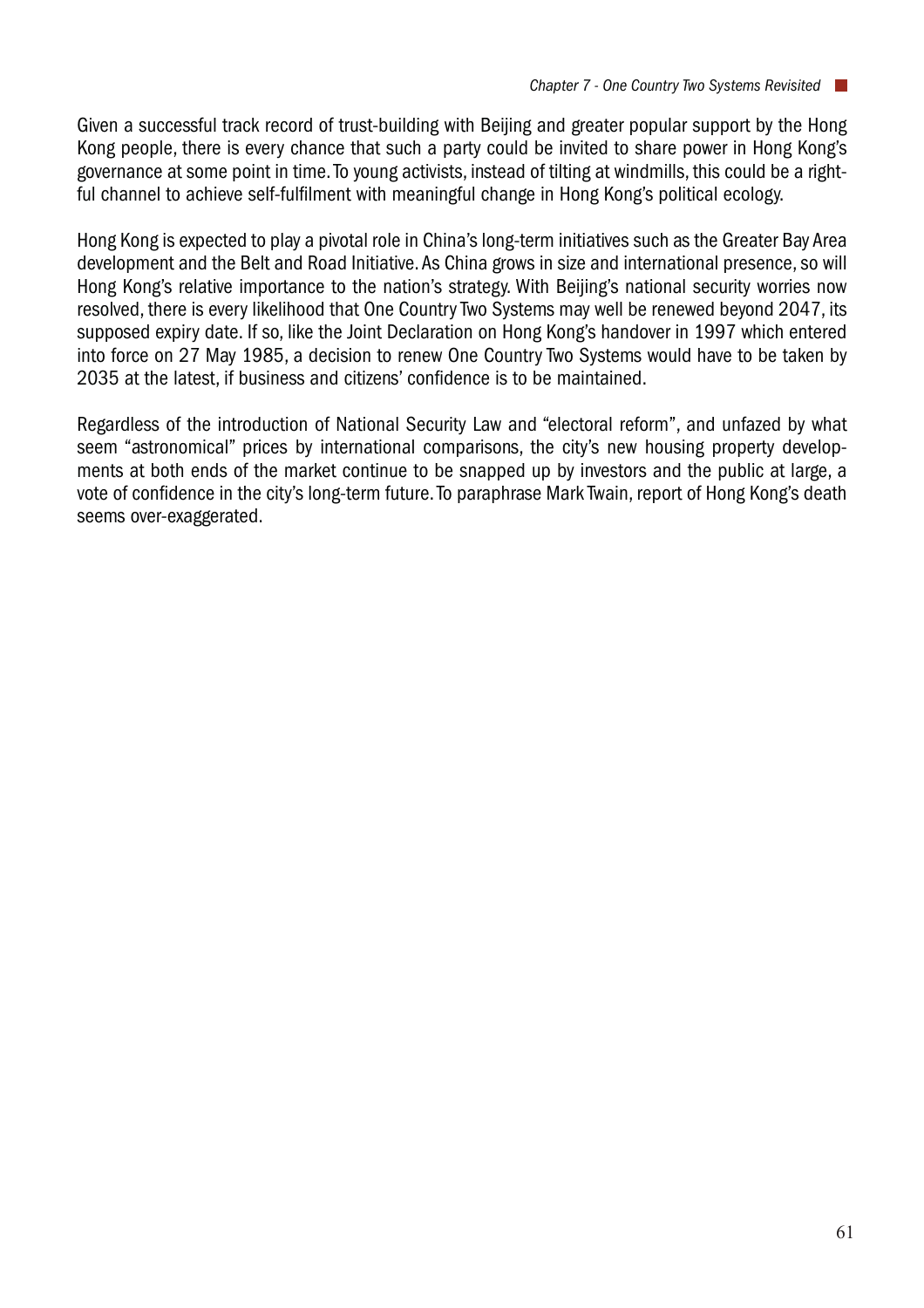#### Chapter 4

- 1 Fifth plenary session of the 19th Central Committee of the CPC
- 2 See the works of Thomas Piketty, in particular his second book 'Capital et ideologie' (2020) that could not be published in China due to discussion of wealth inequalities. For example Piketty states that the share of China's wealth held by the richest 10% of the population was about 40 to 50 % in the early 1990s a level of inequality below Sweden; by 2018 this had grown to nearly 70% close to that of highly unequal societies.
- 3 Until 2020 when Sun moved to the NPC as he had reached the age limit, and became as the deputy chair of the Financial and Economic Affairs Committee
- 4 Including when touring Jiangxi in May 2019 and Guangzhou in 2020
- 5 For example Hou Xin, Yuan Dong, Zhang Baocheng and Ma Xinli were arrested on 31 March 2013 see Human Rights Watch's statement published on 3 April 2013
- 6 A significant number of Chinese think that it was the American military that brought the virus to Wuhun during the World Military Games in October 2019. That idea was widespread by MFA spokesperson Zhao Lijian on his 'personal' Twitter account in March 2020.

#### Chapter 5

| 1 | OECD Business and Finance Outlook 2018 https://www.oecd.org/finance/Chinas-Belt-and-Road-Initiative-in-the-glob |
|---|-----------------------------------------------------------------------------------------------------------------|
|   | al-trade-investment-and-finance-landscape.pdf                                                                   |
| 2 | https://www.yidaiyilu.gov.cn/                                                                                   |
| 3 | https://www.chathamhouse.org/2020/08/debunking-myth-debt-trap-diplomacy                                         |
| 4 | https://www.cfr.org/report/chinas-belt-and-road-implications-for-the-united-states/                             |
| 5 | https://www.cfr.org/article/belt-and-road-tracker                                                               |
| 6 | https://thediplomat.com/2019/07/which-countries-are-for-or-against-chinas-xinjiang-policies/                    |
|   | https://www.imf.org/en/News/Articles/2019/04/25/sp042619-stronger-frameworks-in-the-new-phase-of-belt-          |
|   | and-road                                                                                                        |
| 8 | https://www.ponarseurasia.org/central-asia-s-autocrats-geopolitically-stuck-politically-free/                   |

#### Chapter 7

| $\mathbf{1}$ | Hong Kong has more US dollar millionaires this year, as calmer streets boost confidence and perception of wealth,     |
|--------------|-----------------------------------------------------------------------------------------------------------------------|
|              | South China Morning Post, 23 September, 2021 Hong Kong has more US dollar millionaires this year, as calmer streets   |
|              | boost confidence and perception of wealth   South China Morning Post (scmp.com) (accessed on 14 June, 2021).          |
| 2            | Hongkongers identifying as 'Chinese' at record low; under 10% of youth 'proud' to be citizens - poll, Hong Kong Free  |
|              | Press, 28 June, 2019 Hongkongers identifying as 'Chinese' at record low; under 10% of youth 'proud' to be citizens -  |
|              | poll   Hong Kong Free Press HKFP (hongkongfp.com) (accessed on 13 June, 2021)                                         |
| 3            | Explainer: what is Benny Tai's "10 steps to burn with us", The Standard, 6 January, 2021,                             |
|              | Explainer: what is Benny Tai's "10 steps to burn with us"   The Standard (accessed 13 June, 2021)                     |
| 4            | An 'ugly plot' by the 'Democrats' in Hong Kong, Henry Litton, John Menadue's Public Policy Journal, 25 January, 2021  |
|              | An 'ugly plot' by the 'Democrats' in Hong Kong - Pearls and Irritations (johnmenadue.com)                             |
|              | (accessed on 13 June, 2021)                                                                                           |
| 5            | Tiny Apartments and Punishing Work Hours: The Economic Roots of Hong Kong's Protests, New York Times, 22 July,        |
|              | 2019 Tiny Apartments and Punishing Work Hours: The Economic Roots of Hong Kong's Protests - The New York Times        |
|              | (nytimes.com) (accessed on 13 June, 2021)                                                                             |
| 6            | 'In 2014, many of the student protesters at Occupy Central were trained two years before they took it to the streets. |
|              | They were described as Weapon of Mass Destruction to challenge the Chinese government', quoted in BBC                 |
|              | documentary. Dim Sum Daily, 16 August, 2019 Hong Kong protesters trained at Oslo Freedom Forum before                 |
|              | anti-extradition protest, past speakers include Denise Ho, HK singer and political activist and AI Qaida affiliated   |
|              | White Helmet, Raed al-Saleh - Dimsum Daily (accessed on 14 June, 2021)                                                |
| 7            | Hong Kong media baron denies CIA connection, Financial Times, 29 August, 2014                                         |
|              | https://www.ft.com/content/f1cb693e-2f44-11e4-a79c-00144feabdc0 (accessed on 14 June, 2021)                           |
| 8            | Hong Kong Basic Law, Wikipedia Hong Kong Basic Law - Wikipedia (accessed on 14 June, 2021)                            |
| 9            | Hong Kong national security law, Wikipedia, Hong Kong national security law - Wikipedia (accessed on 14 June, 2021)   |